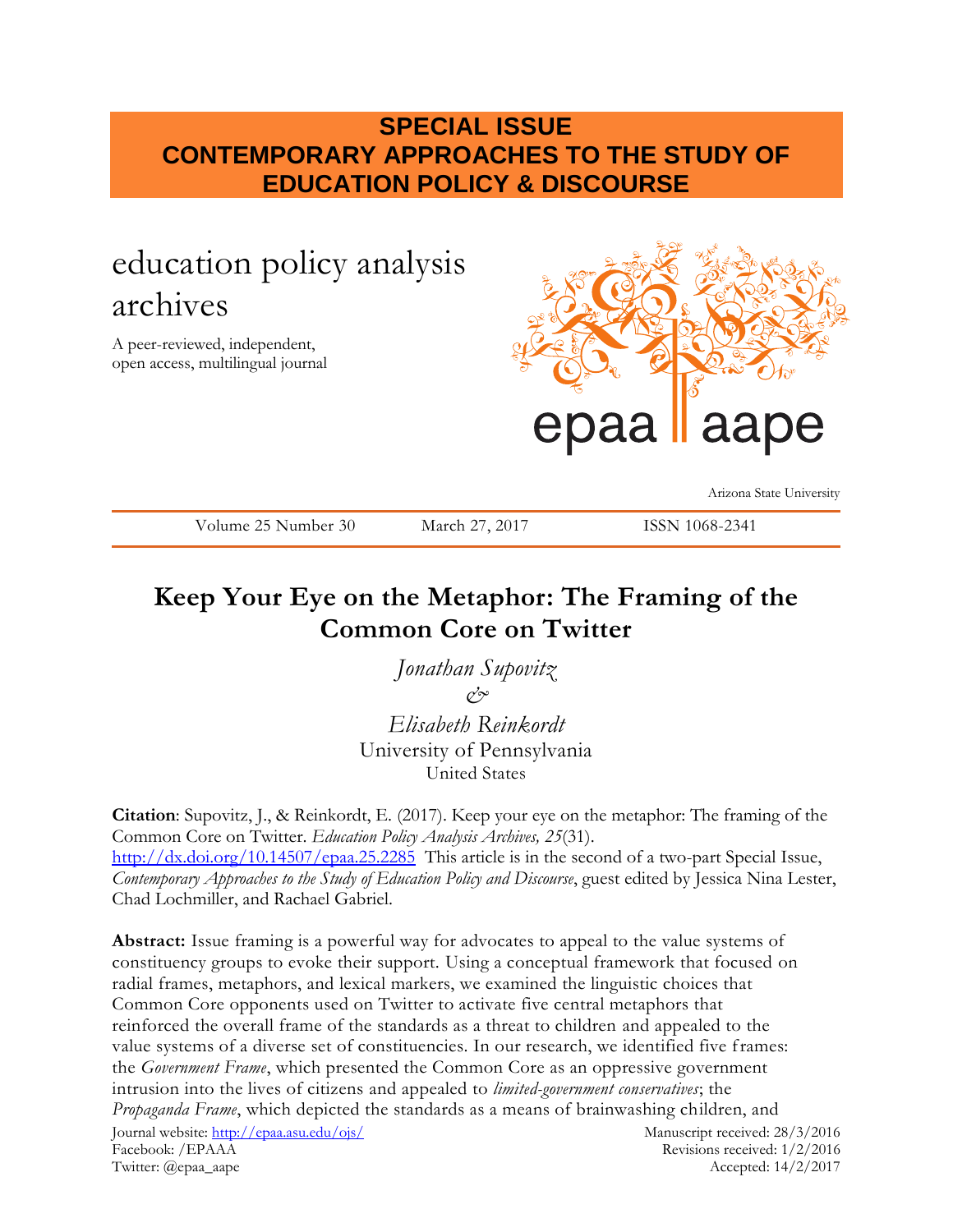in doing so, hearkened back to the cold war era when *social conservatives* positioned themselves as defenders of the national ethic; the *War Frame*, which portrayed the standards as a front in the nation's culture wars and appealed to *social and religious conservatives* to protect traditional cultural values; the *Business Frame*, which rendered the standards as an opportunity for corporations to profit from public education and appealed to *liberal opponents* of business interests exploiting a social good; and the *Experiment Frame*, which used the metaphor of the standards as an experiment on children and appealed to the principle of care that is highly valued amongst *social liberals*. Collectively, these frames, and the metaphors and the language that triggered them, appealed to the value systems of both conservatives and liberals, and contributed to the broad coalition from both within and outside of education, which was aligned in opposition to the standards. **Keywords**: Education politics; issue framing; lexical analysis; issue advocacy

#### **Mantenga su ojo en la metáfora: El enmarcar de Common Core en Twitter**

**Resumen:** Enmarcando el problema es la forma defensores es apelar a los sistemas de valores de sus grupos de electores para ganar apoyo. El uso de la cola marco conceptual centrado en los marcos radiales, metáforas y marcadores léxicos, examinamos las elecciones lingüísticas que los oponentes fundamentales comunes utilizados en Twitter para activar cinco metáforas centrales que reforzó el marco general de las normas como una amenaza para los niños y un llamamiento a la sistemas de valores de un conjunto diverso de las circunscripciones. En nuestra investigación, hemos identificado cinco cuadros: el Marco de Gobierno (Common Core de una intrusión gobierno opresor en la vida de los ciudadanos y pidió a los conservadores-gobierno limitado); la Publicidad del Marco (las normas de lavado de cerebro los niños y los conservadores necesarios sociales para defender a los niños de la nationa); el Marco de la Guerra (el es estándar frente de batalla cultural de la nación), el Marco de Experimento (el es un nivel de oportunidad para las empresas para beneficiarse de la educación pública); y el marco de experimento (usó la metáfora de la norma de un experimento en los niños). En conjunto, estos marcos y las metáforas y el lenguaje que los provocó, hizo un llamamiento a los sistemas de valores de conservadores y liberales, y contribuyeron a la amplia coalición de dentro y fuera de la educación alineados en oposición a las normas.

**Palabras-clave:** Educación; política; enmarcando el problema; análisis léxico; defensa

#### **Mantenha seu olho na metáfora: Quadro Common Core no Twitter**

**Resumo:** Ele enquadrar o problema é a forma de defesa é apelar para os sistemas de valores dos seus eleitores para ganhar apoio. Usando a cauda estrutura conceitual centrada quadros radiais, metáforas e marcadores lexicais, examinamos as escolhas linguísticas que os adversários fundamentais comuns usados Twitter para ativar cinco metáforas centrais que reforçaram o quadro geral das regras como uma ameaça para as crianças e apelar para os sistemas de valores de um conjunto diversificado de círculos eleitorais. Em nossa pesquisa, identificamos cinco pinturas: Quadro Governo (núcleo comum de intrusão do governo opressivo para a vida dos cidadãos e pediu ao governo conservador-limitada); Publicidade Quadro (normas lavagem cerebral crianças e necessárias conservadores sociais para defender as crianças naci); Quadro da Guerra (o padrão é a batalha cultural contra a nação), o Quadro Experiência (ele é um nível de oportunidade para as empresas a beneficiar da educação pública); e experimentar quadro (ele usou a metáfora da norma de um experimento em crianças). Juntas, essas estruturas e metáforas e linguagem que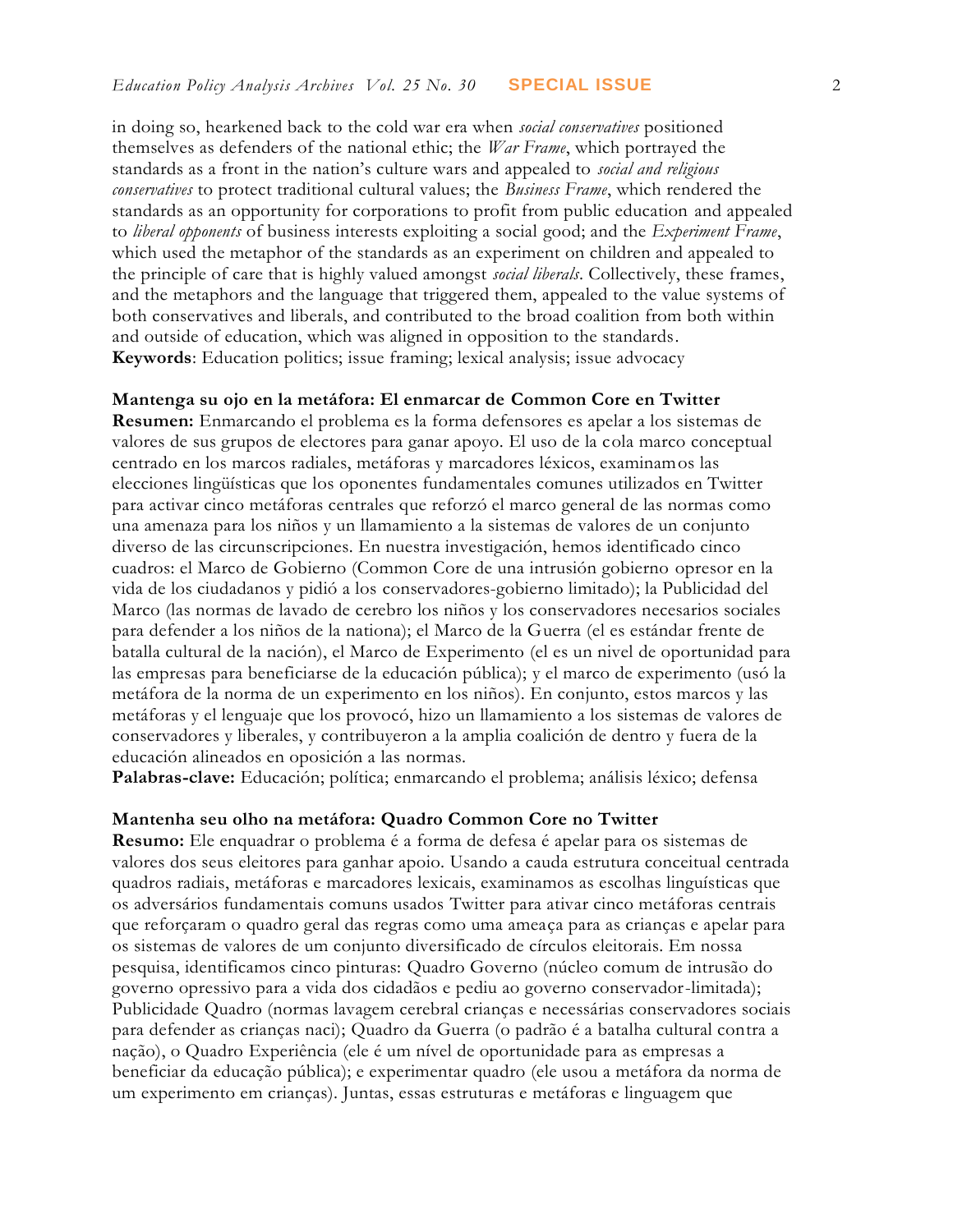provocaram apelou aos sistemas de valores dos conservadores e liberais, e contribuiu para a ampla coalizão de educação dentro e fora alinhados em oposição às regras. **Palavras-chave:** educação; política; enquadrando o problema; análise lexical; defesa

## **Introduction**

Those who are not attuned to the subtlety of issue framing are susceptible to adopting the framer's perspective without even realizing it. An issue frame is a subjective perspective that advocates use to direct the way in which a topic is understood in order to influence audience opinion (Brewer & Gross, 2005; Nicholson & Howard, 2003; Sniderman & Theriault, 2004). Framing a debate in a particular way leads an audience's attention in one direction and not another in order to cultivate a desired response. Political scientists have identified this phenomenon in a range of political debates including welfare reform (Gamson & Lasch, 1983), government spending (Jacoby, 2000), and affirmative action (Kinder & Sanders, 1996).

While political scientists take an expansive look at the ideas and motivations underlying issue framing (Riker, Calvert & Wilson, 1996; Schattschneider 1960), cognitive linguists examine issue framing from a more nuanced, lexical perspective (Fillmore, 1976; Lakoff & Johnson, 1980). They investigate the distinct choice of metaphors and words, and dissect the ways in which mental images and language choices stimulate recipients' reactions in ways that favor a particular position. Keeping an eye on the metaphor thus helps the critical message consumer understand the framer's intent. Further, and more profoundly, both policy and linguistic approaches to issue framing are tactical ways for savvy framers to appeal to message recipients' deeply held moral beliefs in order to trigger their emotions and sway them towards a particular perspective (Haidt, 2012; Lakoff, 2008).

Social media are relatively new platforms for issue framers to shape the messages about important social and political issues. Social media give issue advocates unfiltered conversation streams within which to frame issues in particular ways as they seek to influence both popular opinion and policymakers. Social media have the distinct advantage of removing professional media as the filter between the transmitter of a message and its recipients. Social media allow people to communicate directly with others in open forums.

The overriding theme of this paper is that by using a combination of macro and micro analytic techniques we can better understand how advocacy groups frame policy issues. To accomplish this, we develop a conceptual framework that integrates key concepts from the policy, linguistic, and psychological literatures to examine the frames used by actors who sought to influence the debate about the Common Core State Standards (CCSS) on Twitter. We focus on a subset of tweets related to discussions about the impact of the standards on children. We examine the frames, metaphors, and linguistic choices that Common Core opponents used to activate five central metaphors that support the overall frame of the standards as a threat to children. Our analysis focuses on the language in tweets from the most prolific actors in the CCSS debate on Twitter during a six-month period between September 2013 to February 2014. This was a key time period when, according to public opinion polls, the CCSS were both losing general public support and becoming increasingly polarized along political party lines across the country. Overall, we argue the frames and metaphors used by opponents of the Common Core on Twitter tapped into the deep-seated value systems of different constituencies, which brought together a unique and disparate coalition of activist groups that contributed to the reasons why the Common Core movement generated such virulent opposition.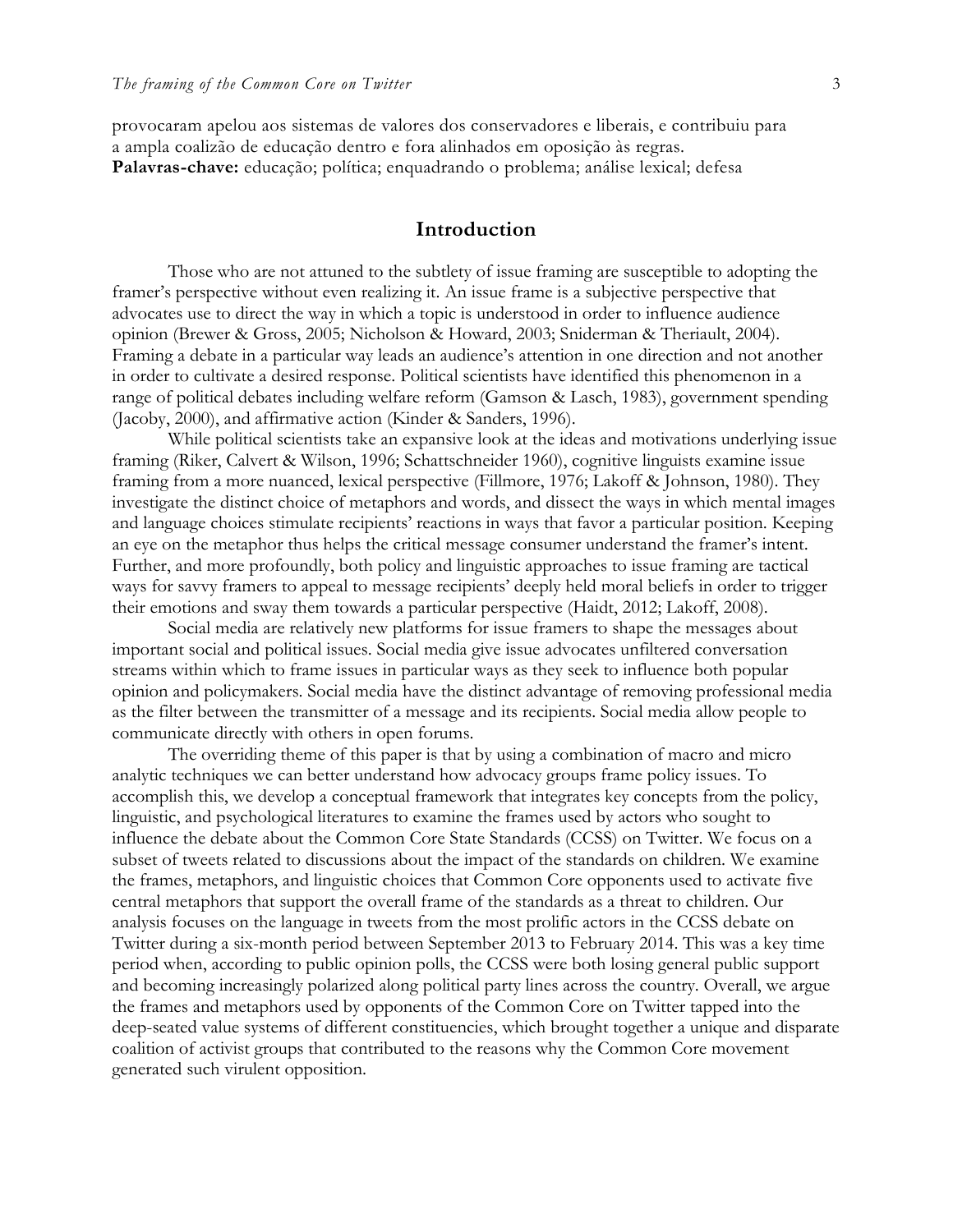## **Policy and Lexical Framing in the Literature**

A substantial body of political science literature identifies issue framing as a powerful means of shaping public perceptions and attitudes about political issues (Brewer & Gross 2005; Nicholson & Howard 2003; Sniderman & Theriault, 2004). Political actors who seek to win public backing strategically choose to emphasize the particular aspects of an issue that give their side an advantage and mobilize their constituencies (Riker, Calvert & Wilson, 1996; Schattschneider 1960). For example, proponents of affirmative action frame this issue as compensation for the past effects of discrimination, while opponents have described affirmative action as reverse discrimination when we should be seeking equity for all groups (Gamson & Modigliani 1989; Kinder & Sanders 1996). Similarly, supporters of welfare describe the issue as a "helping hand" for those in poverty, while opponents depict it as a "government handout" that encourages dependency (Gamson & Lasch 1983; Nelson & Kinder 1996). The hand moves either way.

Through repeated use of framing, ideas enter the public discourse and, eventually, can become widely accepted. Nelson and Oxley (1999) showed how political framing affects public opinion by experimentally demonstrating how the portrayal of news had a significant influence on subjects' beliefs and issue opinions. Gormley (2012) conducted several studies of issue framing in education, the most extensive of which examined how Head Start expansion was framed. Using a national sample, participants were randomly assigned newspaper articles that framed Head Start expansion as an equal opportunity issue, an economic issue, a scientific evidence issue, or a "helping hand" issue. Overall, the author found statistically significant differences between respondents' support for Head Start expansion associated with the different frames.

Issue framing has also been used extensively in other realms of education policy. Gormley (2012) chronicled the framing of issues from the 1900s to the present in a variety of child-related contexts including child health, education, child welfare, and state child welfare policy. Stein (2004) conducted a detailed case study of the ways in which Title I of the Elementary and Secondary Education Act (ESEA) of 1965 was framed as an extension of the Johnson Administration's efforts to reduce poverty in the United States. She detailed the ways in which a framing of the culture of poverty was embedded in the congressional debates about Title I and, by extension, the construction of the ESEA legislation. In the debates, poverty was largely framed as a consequence of the behaviors of individuals and communities, rather than as a consequence of political and economic structures. According to Stein:

In a controversial expansion of what had been an almost nonexistent federal involvement in education, members of Congress portrayed passage of ESEA as a way to address or correct the culture that poor children received at home. This culture was not only conceived as a detriment to children born into poverty, it was also a threat to individual and national security (p. 33).

This framing allowed schools to be seen as the mechanism for removing children from poverty or, as President Johnson put it, to becoming taxpayers instead of "tax eaters" (as quoted by Stein, p. 36). Through this example, Stein argues that issue construction and the subsequent policy debates on these terms convey a set of cultural preferences that reflect a set of inherent social values.

While debates about policy can be thought of as a clash of large ideas contained within frames, cognitive linguists note that framing strategies are activated by the particular words advocates choose to convey their perspective. Fillmore (1976) identified framing as "structured ways of interpreting experience...in the communication and comprehension process (p.20)," and argued that language and framing were inseparable. According to Lakoff (2004), frames are a trap that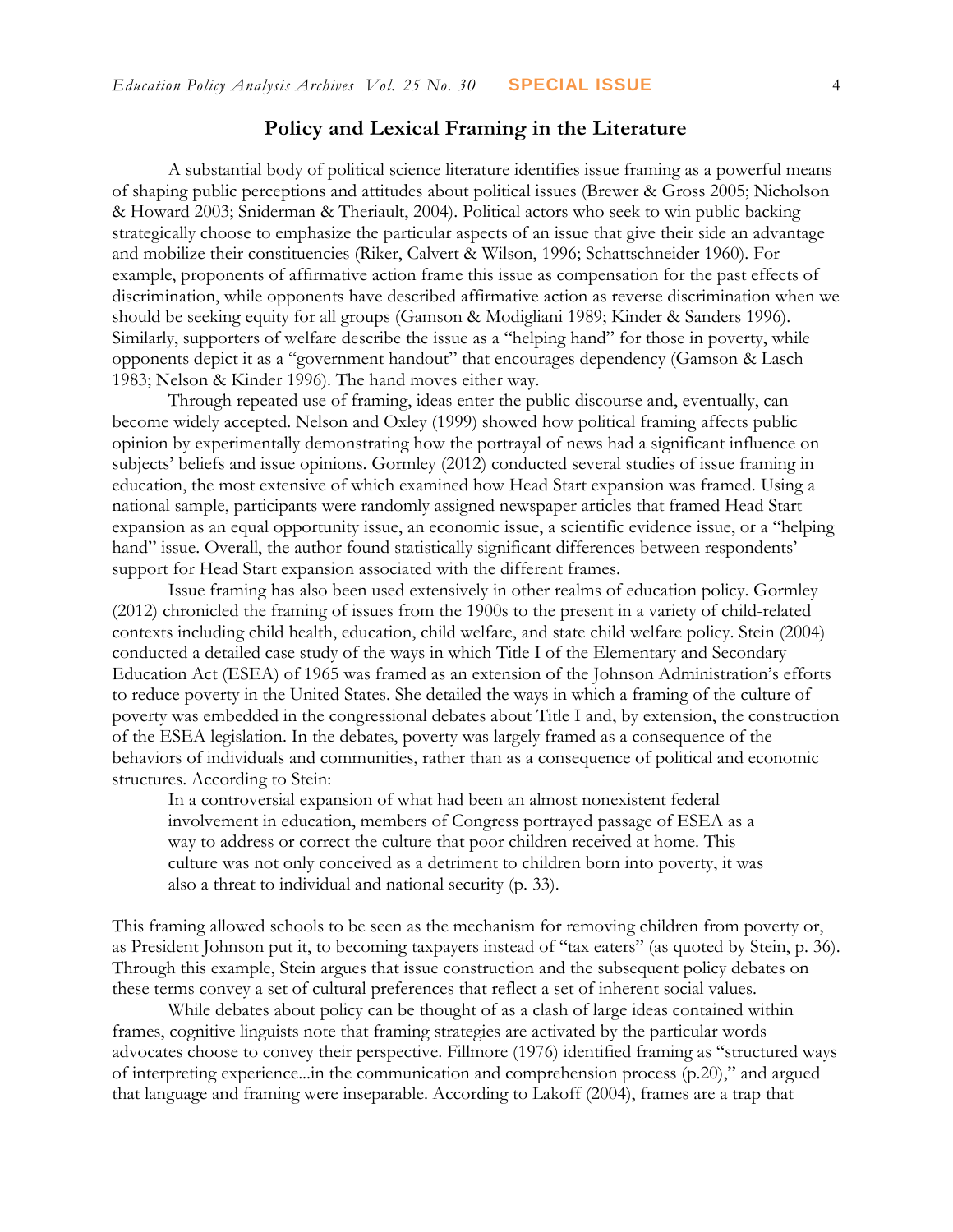draws one into the worldview of their creator. As Lakoff (2004) argued, "language that fits that worldview activates that worldview, strengthening it" (p. 8). The lexical choices that come within an activated frame reinforce the message and trigger the emotional connections we make to a text. Often, those lexical choices rely on the use of metaphors.

Lakoff and Johnson (1980) view metaphors as the fundamental mechanism for framing, and they "play a central role in the construction of social and political reality," (p. 159). Metaphors are used to convey new circumstances in terms of situations with which we are familiar. Lakoff and Johnson ask us to view such language in terms of source domains and target domains, where the source is the concept we are asked to draw upon in order to understand the target to which the language is being applied. For example, if an author is using the source domain of architecture to describe the functioning of the mind, activating language might include references to doors, windows, and walls, such as the "doors of perception" or the "eyes as a window to the soul." As Machin and Mayr (2012) argued, metaphors can become so familiar that they become unnoticed, and the two poetic references in the preceding sentence are common and clichéd examples of deeply rooted used of metaphor and frame.

The power of frames is not just in their perspectives and persuasive language, but in their appeal to deeply held social values and beliefs. Presupposition, or what Fairclough (1995) called "pre-constructed elements," deals with all the meanings that are assumed as given (p. 107). For example, if we take the phrase "children attend school," we operate under a presupposed notion of what "school" is, despite the fact that a school in rural Alaska might be quite different from one in urban Atlanta. Rather than delineate all the characteristics of a school, we rely on the reader to fill in the gaps of what the building looks like (if a building exists at all), what elements make it a school (students, desks, books), and so on. Machin and Mayr (2012) point out that that which does not require definition is often deeply ideological. Left undefined or presupposed, a term such as "school" can lend itself quite easily to ideological interpretation, whether the reader is conjuring up a traditional brick and mortar building in an urban location, a small one-room schoolhouse with a bell on the Plains, or an online learning environment.

Moral psychologist Jonathan Haidt (2012) argued that human morality has five foundational values: care, fairness, loyalty, authority, and sanctity. Haidt showed that these moral values are triggered every time we see images or descriptions of suffering (care), cheating (fairness), betrayal (loyalty), disrespect (authority), or degradation (sanctity). Further, Haidt's research indicated that peoples' political affiliations are associated with different moral matrices. That is, people who selfidentify as liberals most heavily emphasize care, and also value liberty and fairness; but give relatively less emphasis to loyalty, authority and sanctity in their moral matrices. Social conservatives, by contrast highly value the preservation of the institutions and traditions that sustain a moral community, and therefore equally value loyalty, authority, and sanctity, along with care, liberty, and fairness. This is how people with different values can interpret the same event differently and how carefully crafted messages can be framed to arouse one of the underlying core values of an audience to garner maximum reaction.

Like Haidt, Lakoff (1996) also contended that liberals and conservatives have different frames for understanding messages and experiences. In political debates, Lakoff argues, we often use a prevailing frame of the nation as a family and the government as the head of the family. As Lakoff (1996) stated, "This metaphor allows us to reason about the nation on the basis of what we know about a family" (p.155). The family frame has all kinds of extensions, which include the president as father, government as parent, and citizens as children. Depending on one's dominant value system, according to Lakoff (1996), individuals ascribe to different conceptions of family structure: the strict father or the nurturing parent. The strict father metaphor projects the value that the parent (i.e. the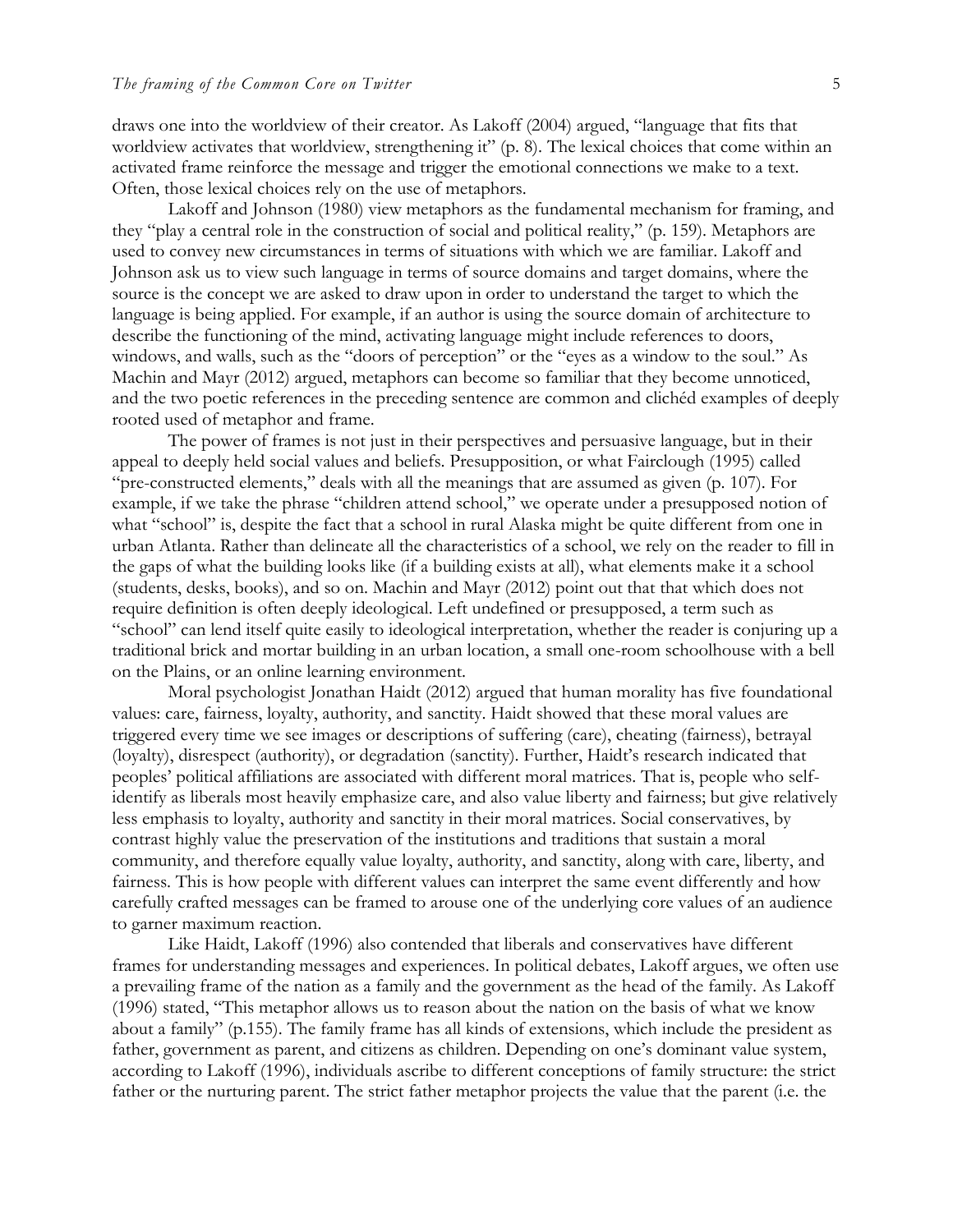government) is the one who has the most developed morality and therefore knows how children (i.e. citizens) should behave, what is best for children, and what children need to develop and mature. The strict father value does not mean that the government (father) intrudes into the lives of the governed (children), but that its role is that of moral guide and protector. By contrast, the nurturing parent protects their children, fosters life fulfillment, promotes fairness, and values open communication and trust. In his neural theory of metaphors, Lakoff (2008) theorizes that our brains connect ideas of governance into metaphors of family, simply because these are our primary encounters with these sorts of ideas in our childhoods.

### **Conceptual Framework**

Our conceptual framework borrows from both the political science, cognitive linguistic, and psychology literatures and guides our analysis of both the important components of a well-framed message and the inter-relationships amongst the components. The conceptual framework depicts the theorized logic chain that connects the framing of a message and its appeal to the value systems of recipients. As shown in Figure 1, the outer layer of the conceptual framework begins with the large, overarching frame that organizes and directs the overall position of issue advocates. In our analysis of opposition to the Common Core, the overarching frame is that the standards are a threat to children.



*Figure 1.* Study Conceptual Framework

The overarching frame is reinforced in a variety of ways. The most basic form of reinforcement is through what Lakoff (1996) called *radial categories*. Radial categories are commonly understood and relatable subcategories that radiate out from the central frame. Radial categories are generally ways in which the overarching frame manifests itself and builds upon and reinforces the overarching frame.

A basic means by which radial categories are understood is through *metaphors*. Our framework makes central use of Lakoff and Johnson's (1980) work on metaphors and metaphor concepts as our fundamental conceptual organizers, an important indicator in our analyses. Lakoff and Johnson conceive of metaphors not only as the understanding of one thing in terms of another, but as a way of orienting one's conceptual system. Metaphors are enacted through the use of *lexical markers*. These linguistic choices serve to animate and reify the intent of the message. To make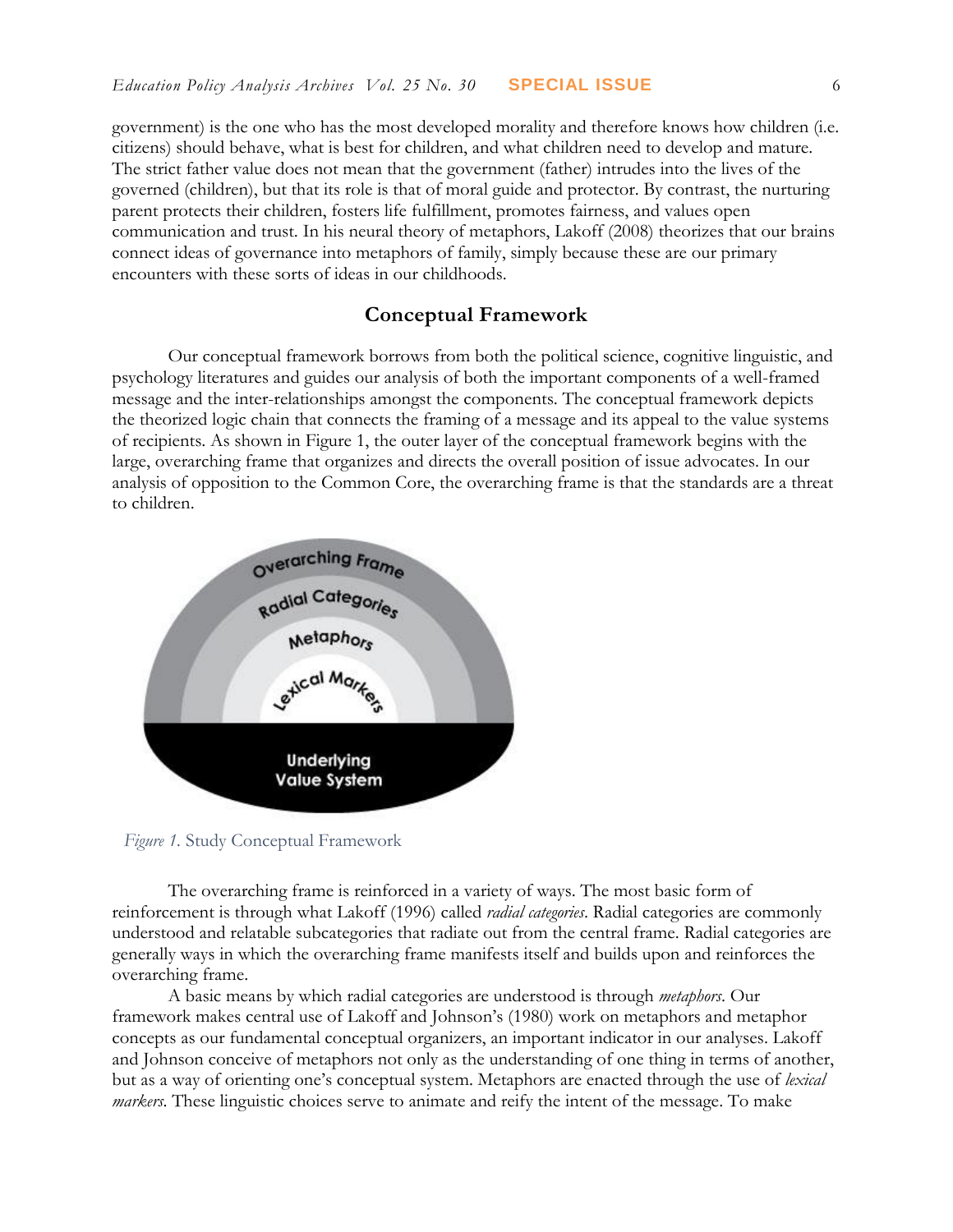$\overline{a}$ 

meaning of particular words and phrases in the tweets we examined, this aspect of our conceptual framework relied heavily on Roman Jakobsen's analysis of speech events (1990). Jakobsen conceives of four major components of a speech event that occur between the communication of a message from an addresser to its reception by an addressee. First is the *context* of the message, which carries the emotive or emotional intonations of the message. Second is the *message* itself, which contains its content (and which may include the metaphor contained in the message). Third is the *contact*, which signals the basic underlying purpose of the message, be it to establish, prolong, or discontinue the communication. Fourth is the *code* of the message, which are the lexical markers that are specific to the medium that are understood by its users.

Our analysis also relied on particular lexical markers. These included metonymy, personification, and pronouns. Metonymy, according to Machin and Mayr (2012) is the "substitution of one thing for another with which it is closely associated" (p.171). Metonymy is used particularly in political discourse when a nominalized actor is used to represent a broader group, as in when Barack Obama stands for liberals, Bill Gates or Pearson for business interests, or when the Common Core itself is personified and used to stand for big government. Personification – the rhetorical process by which non-human entities are given human abilities – is another effective means by which the actors behind something can be concealed (Machin & Mayr 2012). Fairclough (2000) analyzed pronoun usage, and particularly how the use of the word "we" is slippery and vague, and therefore particularly useful in speech. A close attention to pronouns builds upon Van Dijk's (1993) concept of "ideological squaring," in which a text's lexical choices align the reader with or against the author. In our dataset of tweets, for example, we found extensive use of the possessive pronoun "our" when referring to children.

Finally, and fundamentally, our conceptual framework is embedded in a foundational dimension that pays particular attention to the underlying value system to which a framed message may appeal (Haidt, 2012; Lakoff, 1996; Lakoff & Johnson, 1980). This appeal to a target audience's value system reveals the underlying purpose of a message, beyond its semantic qualities. Our conceptualization of the ecosystem of the Twitter conversation is that it carries an important strain of political discourse whereby participating faction members seek to assert their value system and in this way, political debate can be understood as a mosh pit of different value systems vying for issue dominance.

#### **Political Context at Time of Study**

The Common Core State Standards (CCSS) set forth what students should know and be able to do in mathematics and English language arts at each grade level from Kindergarten to 12<sup>th</sup> grade. Their development began in 2009, and they incorporated a number of lessons learned from the earlier standards-based reform movement (McDonnell & Weatherford, 2013). The new standards were named the "Common Core" because they were intended to eliminate the variation in the quality of state standards experienced in the 1990s. They were developed at the behest of the state governors and chief state school officers in order to avoid the charge of federal intrusion—which came nonetheless after the Obama administration incentivized states to adopt the CCSS with the Race to the Top (RTTT) funding competition and provided the financing for the Common Core testing consortia.

In a remarkable moment of bi-partisanship, the legislatures in 46 states and the District of Columbia in 2010 adopted the CCSS.<sup>1</sup> Since then, the CCSS have become increasingly controversial,

<sup>1</sup> Alaska, Texas, Virginia and Nebraska did not adopt the Common Core, preferring their own state standards. Minnesota adopted the Common Core ELA standards, but not those in mathematics.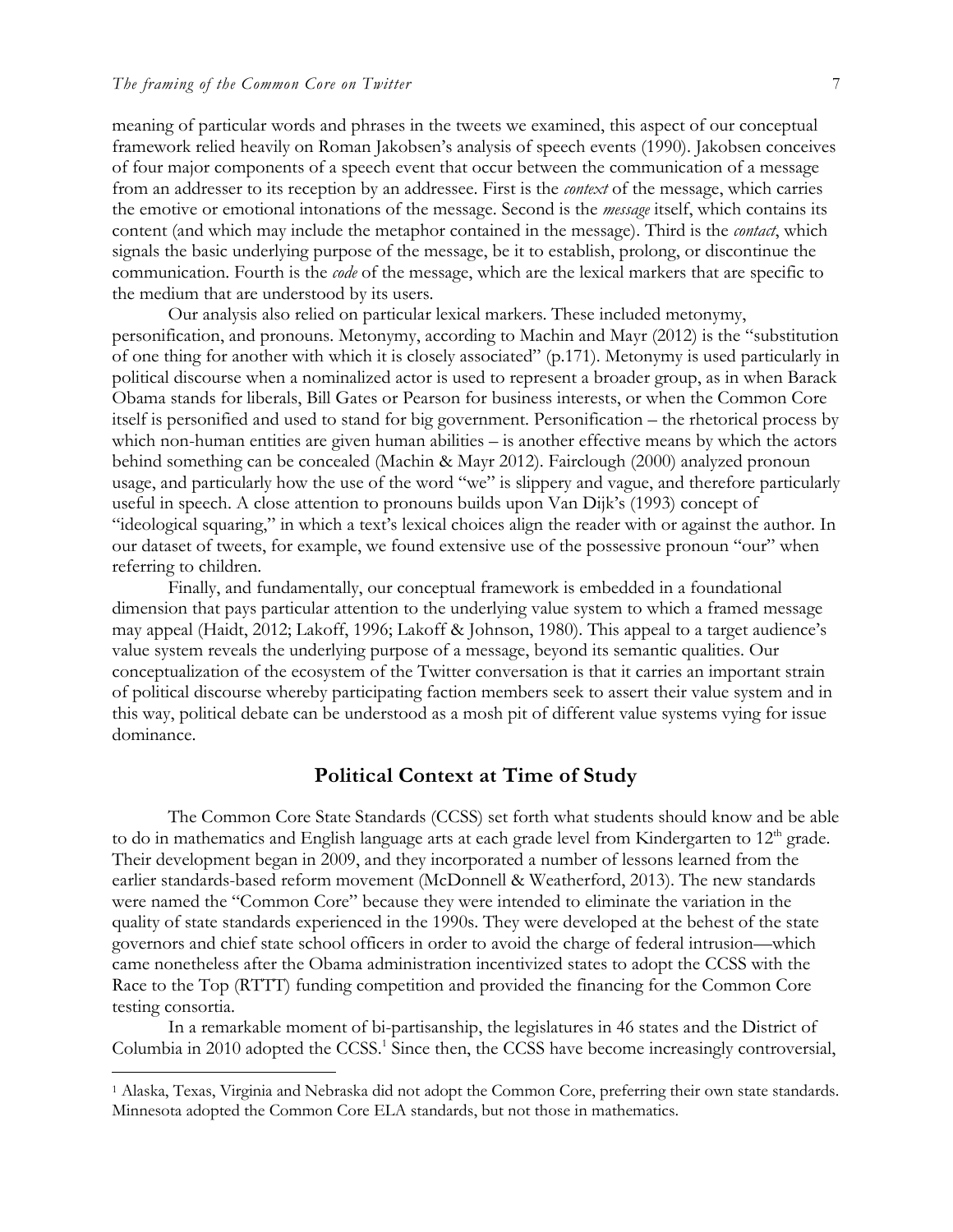with Indiana and Oklahoma backing out of the CCSS and several other states (including Missouri, New Jersey, Tennessee, and West Virginia) modifying their standards to replace the Common Core. About half of the states have withdrawn from the associated Common Core aligned test consortia.

A series of important events occurred between the time of the introduction of the CCSS in 2010 and the time of data collection for this study, between September 2013 and February 2014. These events contributed to both the pace of reform adoption and policymaker and public perceptions of the CCSS. First, the severe economic recession of 2008 spurred the economic stimulus of the American Recovery and Reinvestment Act in 2009, which included funding for the RTTT competition. Forty-six of the 50 states submitted applications for RTTT<sup>2</sup>, which included a provision that states adopt rigorous standards, and eventually awarded over \$4.1 billion to 19 states. This financial carrot heavily incentivized states to adopt the CCSS (McDermott, 2012). Second, a series of developments created an impression of a foundering reform movement (Supovitz & McGuinn, 2017). These events included Florida's decision in September 2013 to no longer serve as the fiscal agent for one of the two Common Core aligned assessments and to drop its plans to use the assessment. Other controversies included Secretary of Education Arne Duncan's seemingly offhand comment about suburban moms realizing that "their child isn't as brilliant as they thought they were, and their school isn't quite as good as they thought it was" (Strauss, 2013), and the head of one of the two major teacher unions, the National Education Association, calling to "course correct the standards" (Layton, 2014). By 2013, more than half the governors who were in office when their states adopted the standards (and who were members of the National Governors Association, a sponsor of the CCSS) were no longer in the governorship, loosening states' commitment to the standards. There was also growing resistance in several states about continuing to use the CCSS (McGuinn & Supovitz, 2016; Olson, 2014). In 2013, Republican legislators in 11 states introduced legislation to repeal adoption of the Common Core. Oklahoma and South Carolina dropped the CCSS in June 2014.

The timing of our data collection also coincided with a period in which public support for the Common Core was declining and becoming increasingly partisan. For example, *Education Next* survey results of support and opposition to the CCSS showed that 63% of respondents supported the CCSS in 2012, but that from 2013 to 2014, support declined from 65% to 53%. At the same time, while Democratic support remained in the low 60% range, Republican support declined 14 points, from 57% to 43%.

Another indicator of increasingly partisan public opinion was the growth in activity surrounding the Common Core on Twitter. In a study of Twitter activity covering the same sixmonth period (October 2013 thru February 2014), Supovitz, Daly, and del Fresno (2015) found that there were almost five times as many tweets expressing opposition to the CCSS as there were tweets supporting the CCSS.

### **The Role of Social Media in Education Politics**

In today's media landscape, the Internet and social media sites such as Twitter and Facebook are distinctly different from mass communication mediums of previous generations. The growth of cable television in the 1980s and 1990s was still essentially unidirectional from "elites" to general audiences because of the content control of mass media and passive forms of viewing. Social media, however, allow members to actively voice their opinions and engage directly with each other. Some researchers, like Valenzuela, Park, and Kee (2008), view social media as new opportunities for the

 $\overline{a}$ 

<sup>2</sup> Alaska, North Dakota, Texas, and Vermont did not submit Race to the Top applications.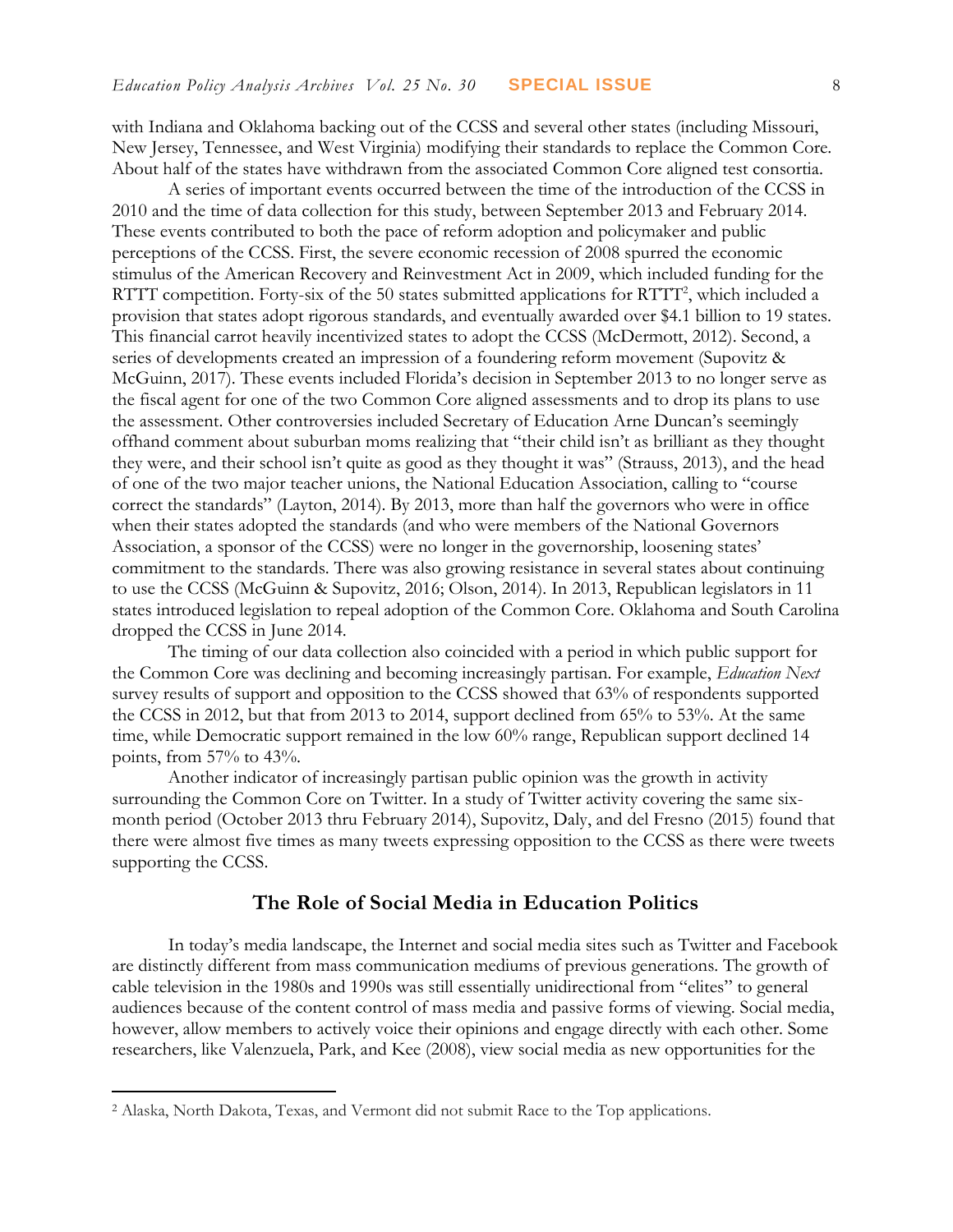free flow of information, increased political participation, and broader democratic participation. Others, like Roodhouse (2009), view social media sites as echo chambers where the fervent believers can interact with like-minded souls.

Founded in 2006, Twitter is one of the top 10 most-visited websites on the Internet, with over 645 million users worldwide. Twitter is often called a micro-blogging social network site, where users can sign up for free, display-recognizable user profiles, share messages with those who follow them, and receive the messages of those they follow. Twitter users represent only 18% of Internet users and 14% of the overall adult population, and Twitter users are more affluent, younger, and more ethnically diverse than the general population (Smith, Raine, Schneiderman & Himelboim, 2014).

Communicating on Twitter requires a distinct form of language use – a medium-specific semiotic code. Each tweet, or message, contains not more than 140 characters, including spaces, which is exactly the number of characters in this sentence. While some view the brevity of tweets as a shortcoming of the medium, others view the minimal effort as an advantage (Zhao & Rosson, 2009). Additionally, given the concise nature of the medium, Twitter users get quite creative with the construction of their tweets, using abbreviations, particular references, and links to other Internet locations, including articles, blogs, and other websites.

Twitter users can follow any other user, and receive all the tweets of those they follow. Although Twitter users can have private accounts, most are public. Tweets that contain the ' $\omega$ ' sign and a user's name (i.e. @BenFranklin) direct a tweet towards a particular user. These tweets are not private, but they direct attention to an individual in the public conversation. Additionally, Twitter users often employ the hash or pound sign (#) to identify, or tag, messages about a specific topic. Twitter streams are searchable by hashtag, which is the basis for our research on the #commoncore.

#### **Data and Methods**

The data for this study come from publicly available tweets downloaded from Twitter. The data were retrieved directly from the Application Programming Interface in Twitter based on tweets associated with the hashtag (#) commoncore for a period of six months from September 1, 2013, until March 4, 2014. The 189,658 tweets using #commoncore during this time period came from 52,994 distinct authors. While this hashtag was not the only indicator on Twitter of Common Core activity at the time, (others included #cc and #ccss), it was the most prevalent tag used for Common Core conversations. These data were used for Part 1 of the #commoncore project [\(www.hashtagcommoncore.com\)](http://www.hashtagcommoncore.com/).

To arrive at the sample of tweets for our analysis, we first took a random sample of 3% of the approximately 190,000 #commoncore tweets, or 5,700 tweets. These included tweets, retweets, and mentions. We then conducted a word search through this random sample of tweets to identify the tweets that contained the words 'child' (therefore including the word 'children'), 'youth', 'kid' (including the word 'kids') or 'teen.' The words 'child' and 'kid' were frequently mentioned, while 'teen' and 'youth' were rare occurrences. This produced a dataset of 821 tweets, which represented 14.4% of the random sample. Extrapolating back to the population, we infer that about 15% of the tweets sent over the six-month period we examined included references to children.

The development of our coding framework was an iterative and emergent process, informed by our conceptual framework, which attenuated us to the particular metaphors, and linguistic choices made by the tweet authors. We first conducted an initial reading of the random sample of tweets to identify emerging meaning and a set of categories began to arise. These included the main actor of the tweet, the purpose of the actor, the action of the actor, the scope of the action, the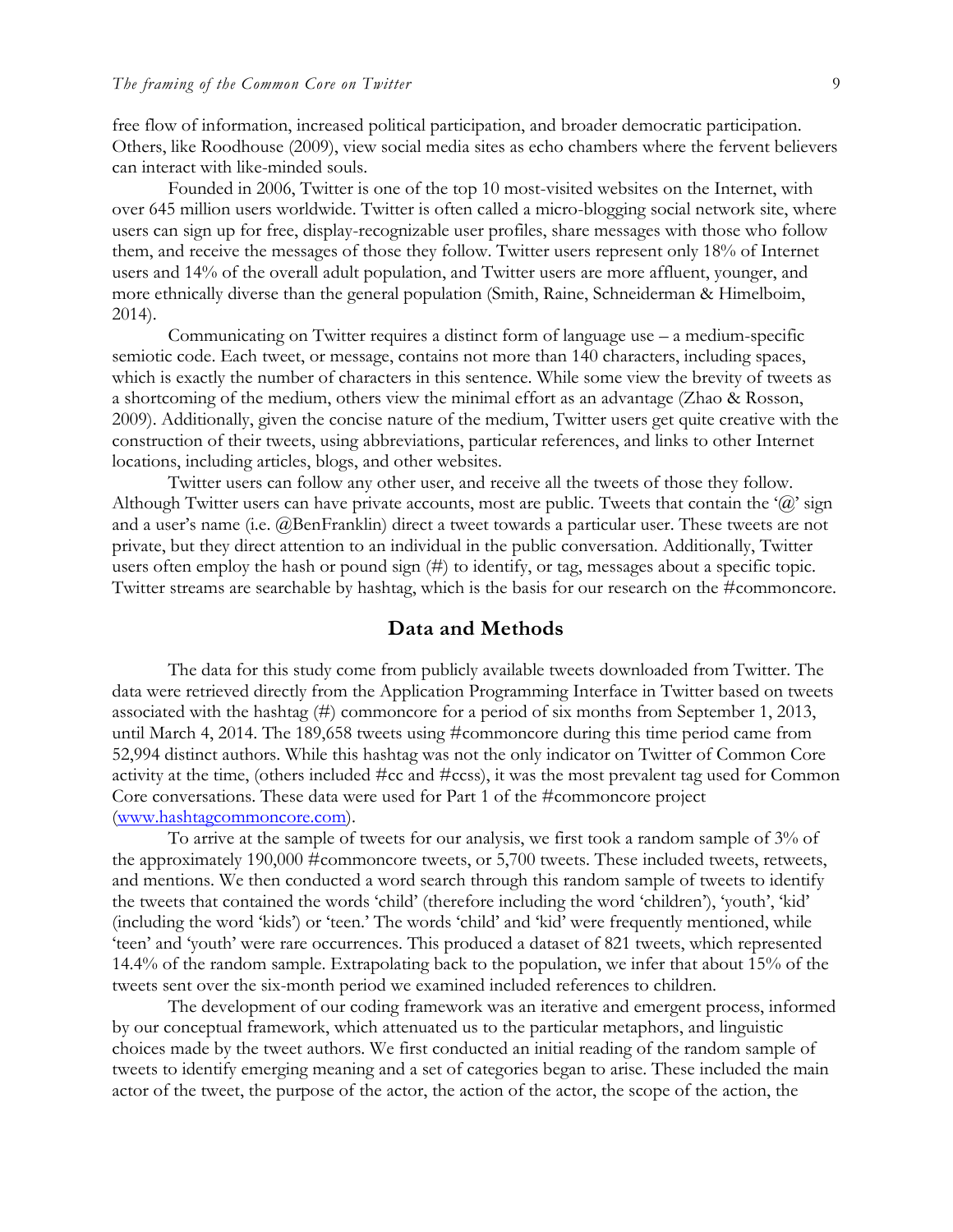target of the action, and the consequence or effect of the action. Using a visual mapping process advocated by Miles and Huberman (1994), we sketched out these relationships and began to recode our tweets based on these emerging groupings. As we began the recoding process, we noticed that the actors and purposes could be organized into a set of topical themes, which formed the radial frames that we ultimately used to organize our analyses. As five radial frames (government, business, war, experiment, propaganda) began to emerge, we subsumed the initial categories (actor, purpose, action, scope, target, and consequence) within each of the radial frames. We then restarted our coding process, methodically color coding the tweets by the five radial frames, and reaffirming our assessment of the initial categories. We then combed through the resulting coded tweets as a series of themes and points emerged to illustrate the metaphors, including metonymies, linguistic enablers of the metaphors, and the value systems these sets seemed to best represent. As we engaged in this process, we carefully attended to the metaphors, metonymies, pronouns and other linguistic markers that substantiated or refuted our emergent themes. We then picked about five to 10 exemplars from each of the five radial categories that provided strong and diverse examples of the radial frame, which we used as exemplars in the results that follow.

Finally, as we developed our coding frameworks, we also noted a set of veiled references embedded within the hashtags of the tweets that we thought were important to explicate. Twitter, even as a young mode of communication, has developed a semiotic code unique to the medium. The semantic patterns of Twitter allow for a new type of meaning-making, especially with technical features like the ability to use hashtags to insert an author's tweet into broader conversations. Zappavigna (2012) focused on microblogging environments as "constrained environments," due to the character limitations imposed by the medium (p. 27). Investigating hashtags, Zappavigna found what she calls "searchable talk," as users transform a typographic convention into "affiliation via 'findability'" due to the ability to search for particular hashtags (2011, p. 789). Relevant to our work, she also found evidence of Twitter users using hashtags to connect with others with shared values (Zappavigna, 2011).

#### **Results**

Overall, the tweets that we analyzed framed the Common Core as a threat to children. The language of the tweets raised awareness of this threat through five particular radial frames that reinforced the overarching theme of the CCSS as a threat to children. These were:

- 1. The Government Frame: Government controlling children's lives through the CCSS.
- 2. The Business Frame: The use of the CCSS for corporate profit at the expense of children.
- 3. The War Frame: The CCSS as an enemy to be fought, and as a weapon in a culture war.
- 4. The Experiment Frame: The CCSS as an experiment on children.
- 5. The Propaganda Frame: The CCSS as a way to brainwash children.

As we will show in our analyses, each of these frames enacted a metaphor and used particular language to reinforce both the metaphor and the overriding frame of the Common Core as a threat to children. The effect of these radial frames was not only to raise alarms about the CCSS as a threat to children, but to position the target audience as the defenders against this existential threat. We further argue that each radial category appealed to the value system of a different constituency that coalesced to bring together a unique transpartisan coalition around this issue, which contributed to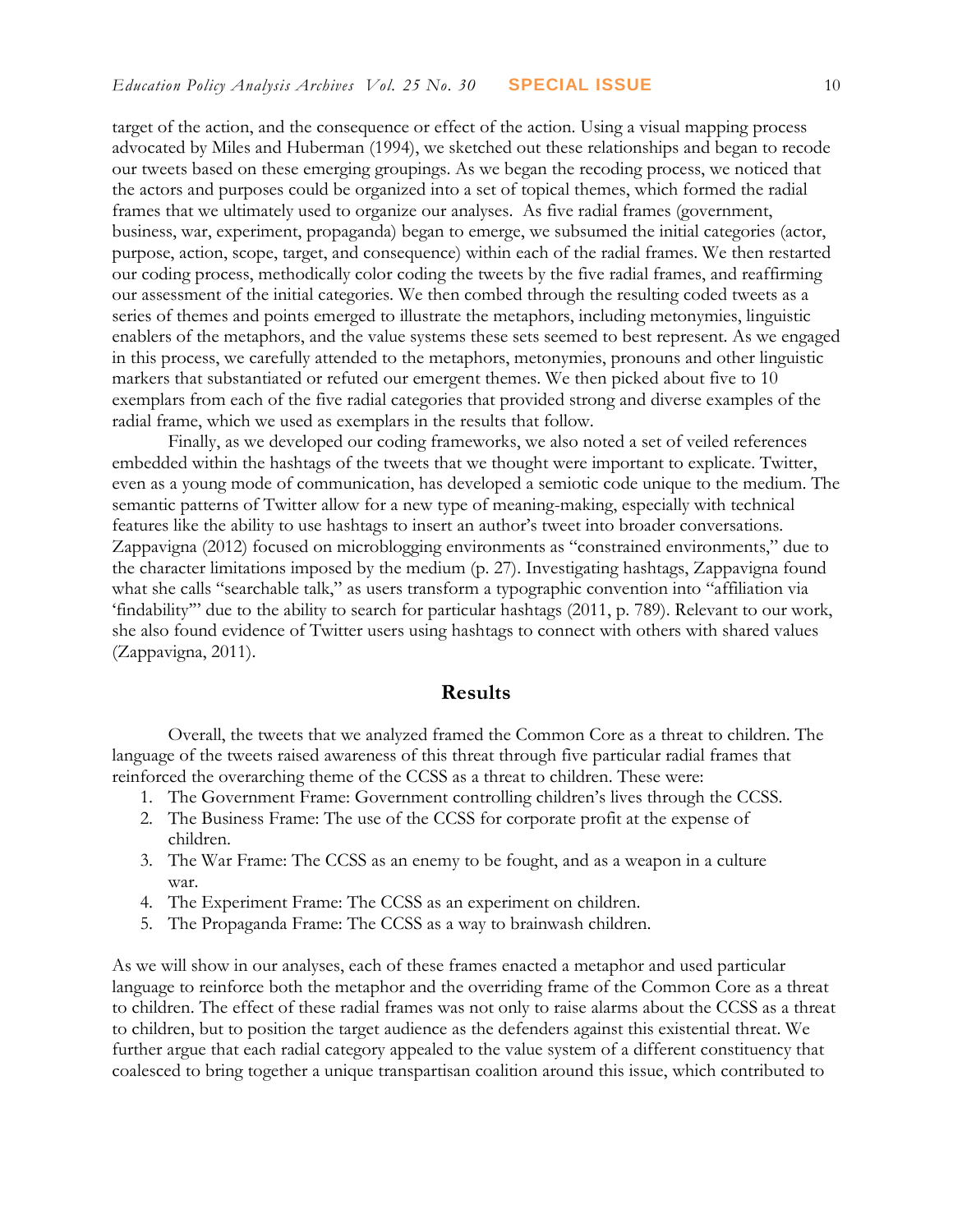the trends of rising public opposition and declining political support that we noted in the context section.

Within these radial frames, we observed an interplay of metaphor and metonymy in the language of the tweets. In some cases, a named actor stood in to represent a broader concept, therefore triggering an association that reinforces the authors' intent. In some cases, it is the Common Core itself that becomes the actor, a metonymy in which the Common Core is personified and acts as a proxy for transmitting ideology. Sometimes metaphor and metonymy worked in conjunction, or metaphors were mixed together in ways that activated multiple frames within the same tweet. Tweets also posed questions about the authority, and even legitimacy, of the government to know "what's best for kids." In each section below we analyze each of the radial frames, provide example tweets to illustrate the argument, and analyze the metaphors, lexical markers, and their underlying meaning.

### **Radial Category 1: The Government Frame: Government controlling children's lives through the CCSS**

The government frame is omnipresent in the tweets about the Common Core. Perhaps this is inevitable given the long-standing and often heated debate about the appropriate level of governmental involvement in the life of citizens in America's democracy generally, and in education more particularly. In this frame, the government—or a metonymy for the government—takes on the role of the central instigator of acts 'on' children, with mostly negative consequences.

Table 1 provides a set of illustrative tweets that exemplify the way that government is portrayed in CCSS tweets. Focusing first on the central actor (identified in bold/italic), we can see that sometimes the government is represented as the institution, as in "Big Government" (1.1) or the "Feds" (1.2). Other times, a tweeter uses a metonymy to represent the government, as in 1.3 (Obama), 1.4 (@JebBush), 1.5 (#obama), or 1.6 (Pres O). In other cases, as in tweet 1.7, the tweet personifies the standards themselves as the one taking action.

|     | Tweets Illustrating the Government Frame                                                                                                            |  |  |
|-----|-----------------------------------------------------------------------------------------------------------------------------------------------------|--|--|
| No. | Tweet                                                                                                                                               |  |  |
| 1.1 | I bet #Democrats & #Republicans agree: Big Government can't experiment on our kids.<br>Stop #CommonCore Pls RT http://t.co/9GTtv485Xp               |  |  |
| 1.2 | #CommonCore fails children. Keep Feds out of our schools. #stopcommoncore<br>http://t.co/sBrYrnFrVC                                                 |  |  |
| 1.3 | @drscott_atlanta @PAC43 #CommonCore <i>Obama</i> says: "if you use common core, you<br>can keep your kids dumb and controllable".                   |  |  |
| 1.4 | Hey @JebBush! This is what u are shoving down OUR CHILDRENS throats! You<br>should be ashamed of yourself. #CommonCore http://t.co/bNSwSeyfO1       |  |  |
| 1.5 | Stop trying to teach OUR children your urban, socialist values, #obama. #CommonCore<br>#falseflag #publicmiseducation right $(a)$ [imDeMint?        |  |  |
| 1.6 | Read w fear and trembling <i>Pres O</i> s Ed Proclamation. NOTE terms Cradle to Career'- all<br>of child's life! http://t.co/fOhzDG0VWd #CommonCore |  |  |
| 1.7 | oped: #CommonCore violates & invades our private lives thru data miningchildren are<br>not common. They are unique. http://t.co/4QUKoqbscI          |  |  |

#### Table 1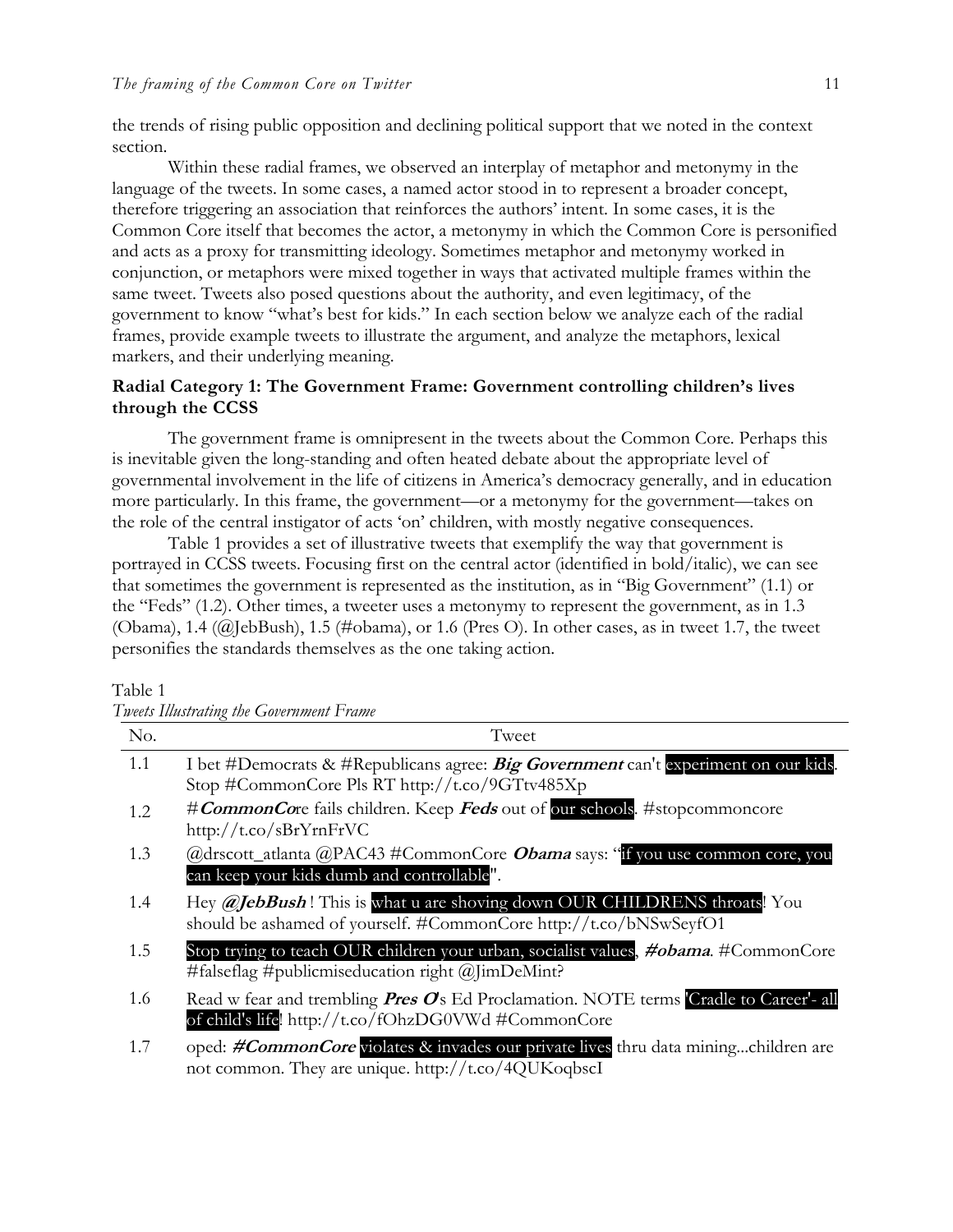- 1.8 Cookie Cutter #CommonCore Crony Curriculum. **Corruptocrats** crushing children. #BillWhittle @FoxNews @Drudge https://t.co/5Zbj3bDBuN
- 1.9 Why saying all kids belong to the government is not just a slip of the tongue http://t.co/cAf9i6f6sw #CommonCore
- Text in **bold/italic** indicates the actor/metonymy

Text in reverse highlight shows the lexical indicators of the metaphor

In order to emphasize the metaphorical enabling in the tweets, the actions that government or its stand-ins take, is shown in reverse highlight in Table 1. It is the use of alliteration and the neologism "corruptocrats" that makes tweet 1.8 stand out in the sample – language play that draws the reader's attention to the idea that the Common Core is "cookie cutter," an accusation of the tendency of government programs to apply the same strategy to all without regard to individual needs. Further, the use of "crony" and "corruptocrats" mix both government and business interests in the metaphor of the oppressive government "crushing" children. In 1.7, we see an extension of this same logic, wherein children are described as "not common" and "unique." In the context of the government-as-family metaphor, this subtly reinforces the ideological opposition to the government-as-parent, implying the country is too big, has too many children with different needs to parent them all effectively.

In tweet 1.4, we find a nice twist on the parent metaphor, as the author effectively scolds Jeb Bush as one would a child, in addition to the mixed metaphor with the Experiment frame (further discussed in Frame 4) regarding the physical harm done to children by "shoving [the Common Core] down OUR CHILDRENS throats." The verbs in the tweets, such as "shoving" and "crushing," represent the actions taken by the government. They serve to activate the metaphor in the tweets and also, on a deeper level, stimulate a response in accordance with American cultural values.

In tweet 1.6, the "fear and trembling" reaction to the idea of an oppressive, all-encompassing government-as-parent is spelled out in referring to Obama's education proclamation using the phrase "cradle to career." It is a phrasing progressives who see government as a nurturing parent might view positively, with government playing a supportive role in a child's journey into adulthood through early childhood education, K-12 schooling, post-secondary education and training, and more. But the same phrase takes on a menacing tone in this tweet, implying control, not support. This notion of control, which will be elaborated on further in the Propaganda Frame (Frame 5), also appears in tweet 1.5, which uses the hashtags "#falseflag #publicmiseducation" to suggest the Common Core is a tool to teach "urban, socialist values" – a false flag in that the standards are masquerading as public education policy, but in fact have an ulterior motive.

In tweet 1.2, the author declares the CCSS are failing children, a subtle reference to the ways in which teachers give grades in school and transferring this role to the federal government ineffectively taking over the teacher's role. In tweet 1.3, the quote attributed to Obama is written in such a way as to suggest the President is giving parenting advice. The unspecified "you" could refer to teachers, but also could imply that the Common Core is a strategy for parents to "keep your kids dumb and controllable."

These tweets provoke many thorny questions about the role of government – as well as society – in the rearing of children, in that "our children" are being everything from controlled (1.3) to crushed (1.8) to experimented on (1.1) to having things shoved down their throats (1.4). The use of "our children" presupposes a collective group of children, but is it all American children, or is this a subset of children that is different from "their children"? Are "their children" the children of the poor that have been the target of federal education interventions since the 1960s? Stylistically, it is notable that "OUR" and "OUR CHILDREN" appear in all-caps, strongly reinforcing opposition to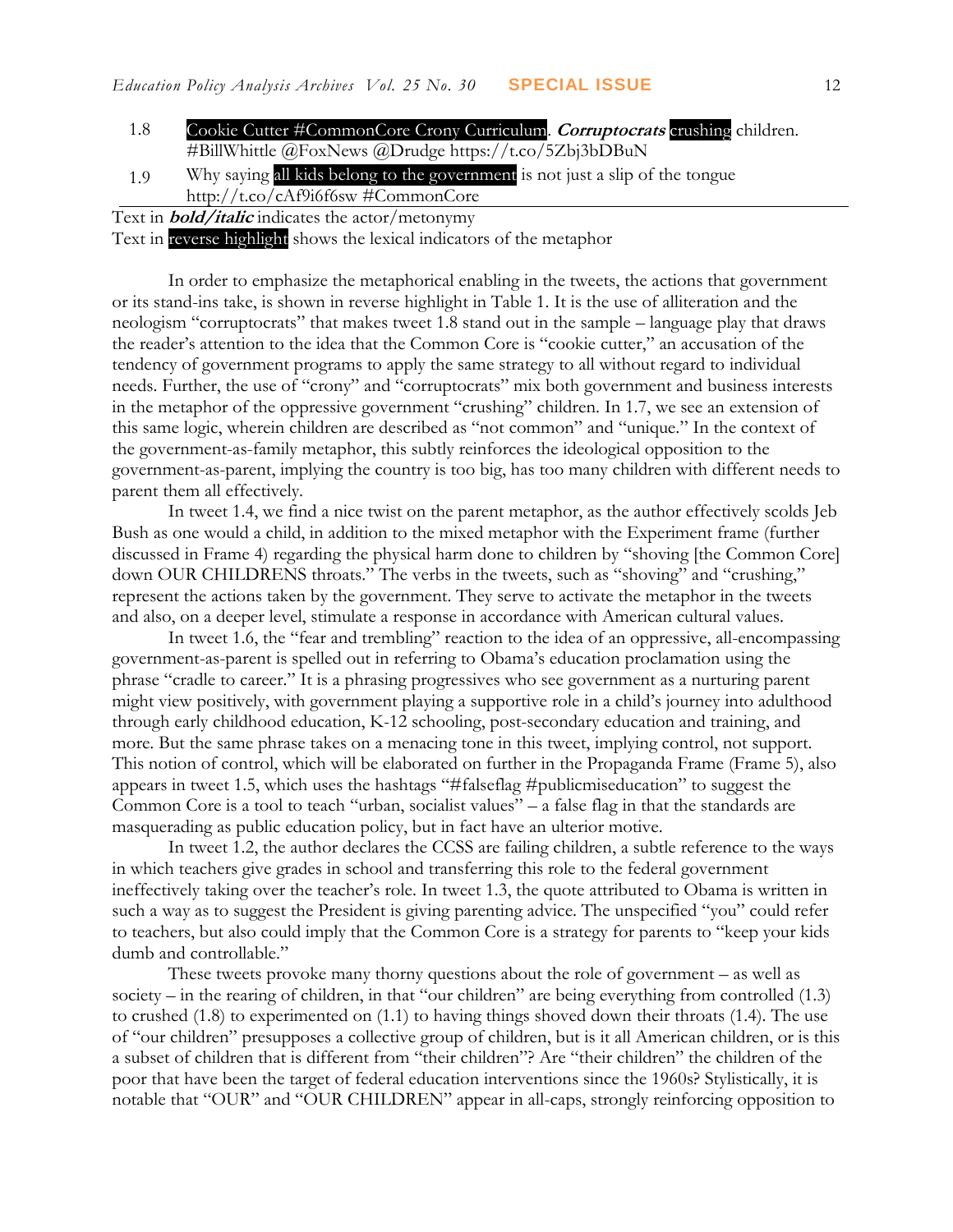the idea that the government might have ownership of children. The different applications of the possessive pronouns, i.e. the use of 'our' and 'your' to denote the positionality of children, are a common theme in the tweets, which will become more apparent in our subsequent analyses.

The final tweet in this set, tweet 1.9, is particularly interesting in raising questions about the government's role vis a vis children and education. In the tweet, the author links to a blog rebutting an argument that political philosopher Amy Gutmann (now the President of the University of Pennsylvania) made in *Democratic Education* (Gutmann & Ben-Porath, 1987)*,* which argued for the collective role of the state in educating—and the tweet author argues, de facto parenting—children. In this formulation, however, it is characterized as "not just a slip of the tongue" to state the government has a sort of ownership stake in children, i.e. their education, is at the root of the fundamental ideological divide – and one of a few cases where we extract a tweet as much for the substantive argument it raises as for the metaphor it evokes.

## **Radial Category 2: The Business Frame: The use of the CCSS for corporate profit at the expense of children**

In the business frame, the domain of business is used to describe the Common Core as a means for corporate interests to make money from the education market. This frame directs our attention to schools and children as a marketplace for extracting profits; as a source of private profit rather than public good. Table 2 provides a sample of tweets representing the business frame.

Table 2

*Tweets Illustrating the Business Frame*

| No. | Tweet                                                                                                                                                 |
|-----|-------------------------------------------------------------------------------------------------------------------------------------------------------|
| 2.1 | <b>Pearson+Gates=</b> #Education Monopoly=Not good for Kids or Teachers.<br>http://t.co/QHRz8gUVe0. #stopcommoncore #CommonCore #edreform             |
| 2.2 | Gates Foundation thinks it can buy a halt on #CommonCore rollback in TN. OUR<br>KIDS ARE NOT FOR SALE. http://t.co/t07UzDGUeZ #StopCommonCore         |
| 2.3 | Must wtch on #CommonCore @BillGates n wifey pumped 100s of millions to destroy<br>kids- hold States hostage http://t.co/t5ePRVodEi                    |
| 2.4 | Money should not trump our children. Do you honestly want a country full of<br>communists? That's what you'll breed with #CommonCore Wake up!         |
| 2.5 | <b>@glennbeck</b> just attended a #CommonCore teacher/parent meeting best analogy I<br>came up with Everyone is whoring out the kids for money.       |
| 2.6 | @TsLetters2Gates @HuffPostEdu #CommonCore Stdized guidelns, stdized<br>tests, stdized gov ctrl = stdized children, oops, I mean stdized consumers     |
| 2.7 | .@GovernorCorbett Please do not sell our kids down the #CommonCore river.<br>@crafty1woman @dcepa http://t.co/ma5xDlZR0o                              |
| 2.8 | How <i>Publishers</i> Take Advantage of the #CommonCore Educational Standards, ie, how<br>to make \$ on the backs of our kids. http://t.co/yexT454iaa |
| 2.9 | <b>@USChamber</b> You have to be stupid to Believe the Crap in this Tweet #CommonCore<br>Will Destroy our kids and turn them in to robots slaves!     |

Text in **bold/italic** indicates the actor/metonymy.

Text in reverse highlight shows the lexical indicators of the metaphor.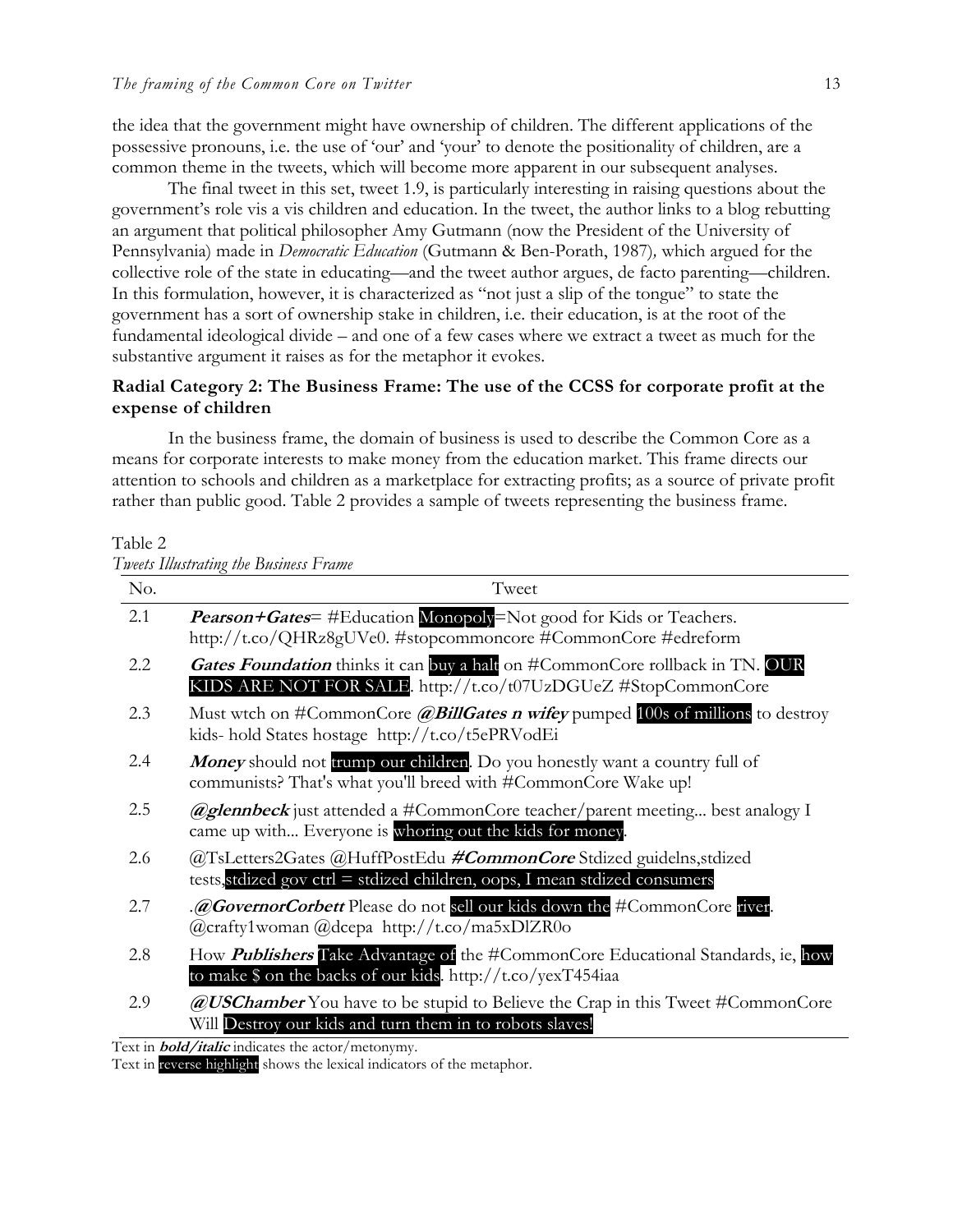The actors in this frame, shown in bold/italic in Table 2, are often representatives of business, and the language of the tweets that activate the metaphor are commonly expressed in the language of business. Some actors are clearly identified, such as in tweet 2.1 where the author stipulates that two corporations in the business market (Pearson+Gates) produces (=) and education monopoly (#Education Monopoly). Bill Gates, as the CEO of Microsoft and one of the richest people in the world, comes to stand for business interests in education and most readers of the tweets no doubt know that Gates, through his Foundation, is a big supporter of the Common Core, meaning this metonymy feeds into their skepticism of his motives for supporting the standards movement. In tweet 2.2, the Gates Foundation is personified, as the author claims it can "buy a halt" on the Common Core rollback, going on to proclaim "OUR KIDS ARE NOT FOR SALE." And in tweet 2.3, "@BillGates n wifey," which (derisively, through the word "wifey") presupposes knowledge about the Bill and Melinda Gates Foundation, activates not just the business metaphor – through the use of the phrase "100s of millions" (of dollars) – but also uses the words "pumped" and "destroy" in a way that reinforces the notion that money is redirected to corporations outside of education without benefits for children; it also conjures images of physical harm being done to children. The image in this tweet of "holding states hostage" subtly references the financial incentives to states to implement the Common Core, and the idea of hostage taking implies both that states had no choice and that they are at the mercy of corporate interests.

While metonymies such as Pearson and Gates standing for business activates the frame of thinking about education as a market for profits, the logic of the metaphor is reinforced by further use of business-oriented language. The words "monopoly" (2.1) and "trump," (2.4) and the more colorful "whoring out the kids for money" (2.5) all tap into transactional language. Perhaps most artfully, the author in 2.6 uses a sort of lexical aside, slipping in an "oops, I mean" to indicate an inadvertent (wink, wink) slip of the tongue, while revealing the author's belief that the true intention of the Common Core is to create a generation of consumers—in essence, the commodification of education through standardization.

Some of the tweets extend the business metaphor into a more troublesome frame, namely that of slavery. The phrase "sell down the river," seen in tweet 2.7, has its origins in the slave trade (Gandhi 2014), as does the phrase to make money on the backs of someone, as in tweet 2.8. (Of course, tweet 2.5's "whoring out for money" is a slavery metaphor of a different sort.) And while those idiomatic constructions may be subtle or obscure, one is left to wonder just what is meant by the author of tweet 2.9, who writes in reference to an unidentified tweet that the Common Core will turn children into "robots slaves." In tweet 2.9, too, we see an explicit call-out of the US Chamber of Commerce, an early and ardent supporter of the Common Core and representative of business interests writ large.

Meaningfully, the business metaphor enabled in these tweets enacts the negative aspects of the role of for-profit companies and business philanthropists in education, as opposed to the more positive notions of competition increasing the quality of education and stimulating the creation of better products for educators, or the idea of creating a more educated workforce with which to compete in the global marketplace. This is a good example of how metaphors can focus people in one direction rather than another. It also exemplifies how framing can enact one set of values in a target audience over another. The choice of framing business as an exploiter of this education reform, rather than its champion, is done in order to appeal to the values of an audience that is skeptical of the role of private enterprise as a force for good in the public sector.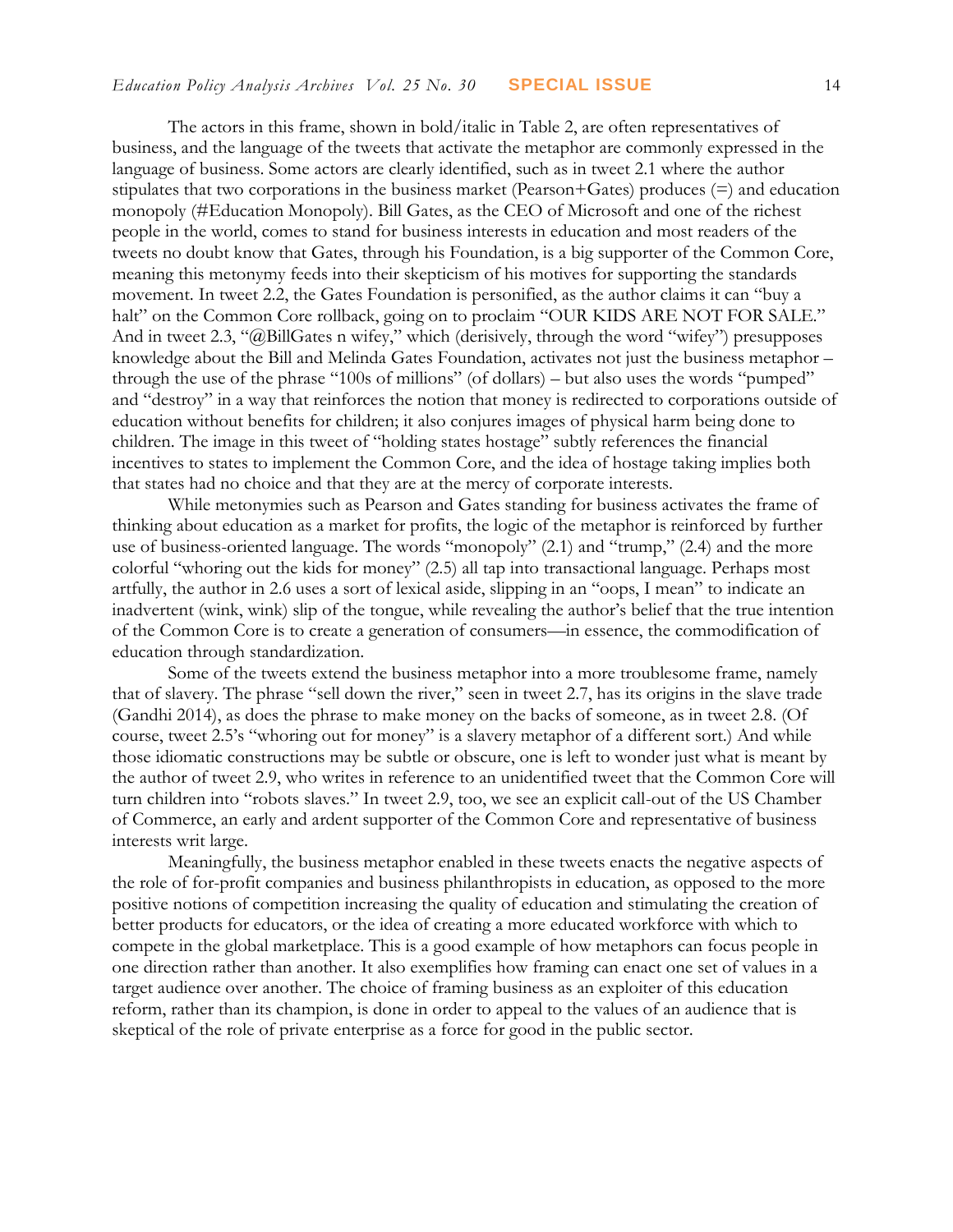## **Radial Category 3: The War Frame: The CCSS as an enemy to be fought, and as a weapon in a culture war.**

In the third radial category, we examine a subset of tweets that use war metaphors to position the Common Core as an enemy to be defeated, or as a weapon being used in a culture war. War metaphors are very common in political discourse (i.e. war on poverty, war on terror, etc.), so it is no surprise that the Twitter debate about the Common Core is no exception. The war metaphor is useful for opponents of a reform because it raises the specter of unwanted intrusion, positioning opponents as defenders and victims of aggression, while casting the aggressors as less civilized and morally in the wrong. In our analyses we found a plethora of tweets that utilized the war metaphor, and some examples are shown in Table 3.

Table 3

*Tweets Illustrating the War Frame*

| No. | Tweet                                                                                                                                           |
|-----|-------------------------------------------------------------------------------------------------------------------------------------------------|
| 3.1 | #CommonCore: Marxists Seem to Have Infiltrated our Educational System and are now                                                               |
|     | Proceeding to Brainwash/Indoctrinate our Children. #tcot                                                                                        |
| 3.2 | oped: #CommonCore violates & invades our private lives thru data miningchildren are<br>not common. They are unique. http://t.co/4QUKoqbscI      |
| 3.3 | Parents need to know! #CommonCore destroying education & our children's love of<br>learning. Get the truth from teachers http://t.co/6btB9bqmA9 |
| 3.4 | #CommonCore will attack the very gender of our children. It is Satanic.<br>http://t.co/mo57f <sub>1</sub> RCRT #WAAR                            |
| 3.5 | MT US Ed Sec Arne Duncan's war on women and children http://t.co/dYucuSNM9s via<br>@michellemalkin #FedEd #commoncore                           |
| 3.6 | A huge THANK YOU to @TwitchyTeam @michellemalkin and so many warriors<br>fighting for our children in the battle against #CommonCore Press on!  |

Text in **bold/italic** indicates the actor/metonymy.

Text in reverse highlight shows the lexical indicators of the metaphor.

In this series of tweets, the actor or initiator of the frame (shown in bold/italic) most frequently mentioned is the Common Core itself (as in tweets 3.1, 3.2, 3.3, and 3.4). Tweet 3.5 uses former education secretary Arne Duncan as the stand-in for the government, thereby framing the government as the aggressor.

Carefully chosen words in the tweets activate the war metaphor, positioning the Common Core or its supporters as an enemy to be fought. The use of words such as "infiltrated" (3.1), "violates & invades" (3.2), "destroying" (3.3) and "warriors fighting…in the battle" (3.6), vividly raise war images in the reader's mind. In these tweets, the war imagery is quite jarring, in contrast with qualities typically associated with education – thinking and learning and measured discourse, rather than brutish actions. Tweet 3.2 is particularly notable because it flips the script of the war metaphor and has @twitchyteam (a conservative news outlet) and @michellemalkin (a pundit known for her virulent opposition to the standards) as the "warriors" in the "battle against #commoncore."

In tweet 3.5, the oft-used construction "war on [insert evil here]," hearkens back to Johnson's War on Poverty and Nixon's War on Drugs; yet it is repurposed to refer not to a war on an evil, but a war on women and children, led by Secretary of Education Arne Duncan. Of course,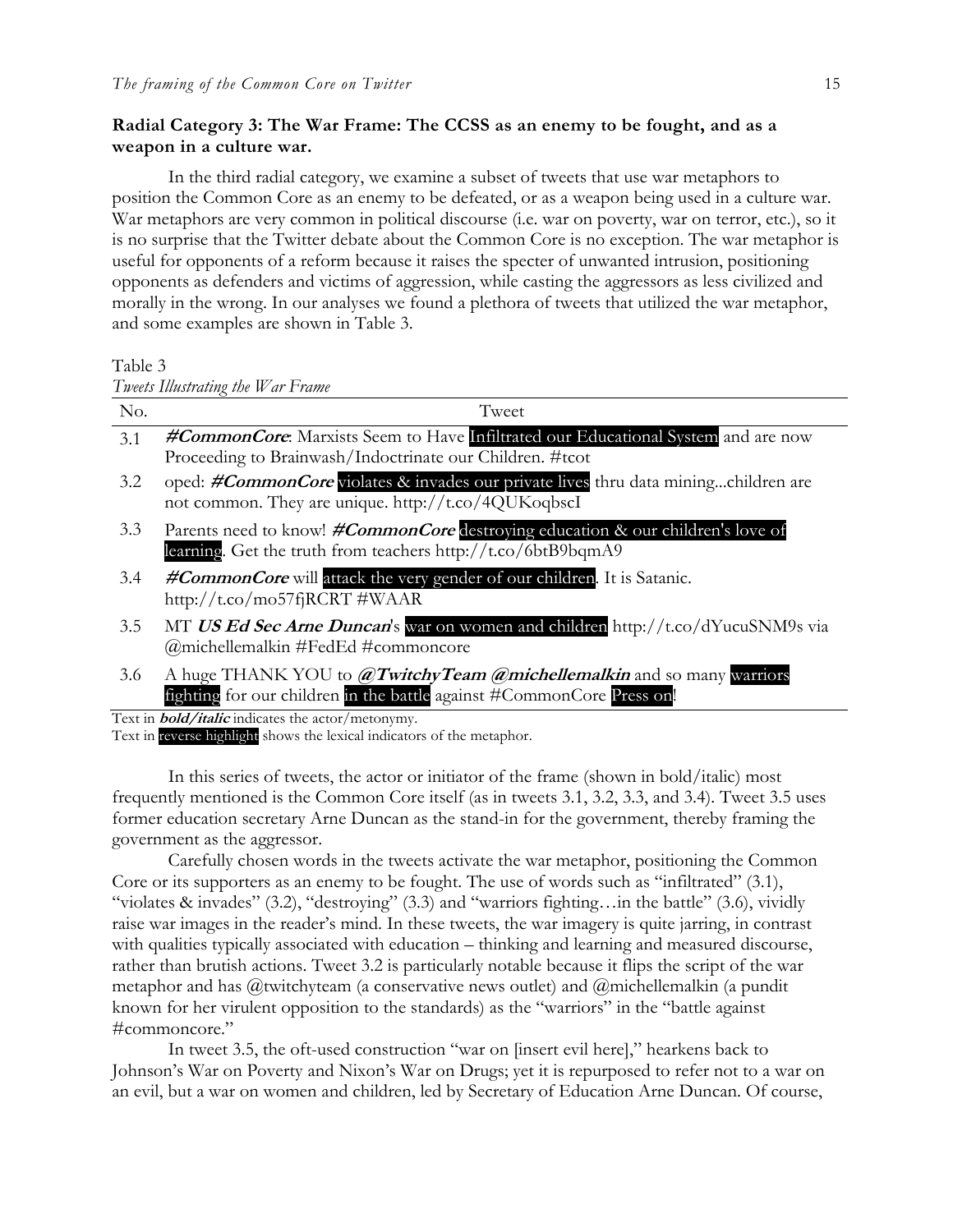in none of these cases is an actual war happening, but the metaphor is strong: we see the debate as two sides opposed to one another, no room for compromise. In this framing, it seems that the destructive Common Core must itself be destroyed. The collective tweets reinforce the notion that the government is exercising too much power, and activates foundational concepts in American mythology, such as citizens taking up arms against tyranny.

Many tweets depicted the Common Core as the aggressor or the instrument of violence, and children as the victims. In tweet 3.4, wherein the Common Core will "attack the very gender of our children," and is then described as Satanic, the author awakens two of the most basic core elements of humanity: biology and religion. The personified Common Core is thus positioned as an aggressor and threat to both the physical and moral constitution of children. By coupling frames of the CCSS as a threat to the bodies and souls of the most vulnerable members of society, this tweet activates the deepest instincts of those who see it as a moral responsibility to defend the youth of the nation against depravity and sin.

As Lakoff noted in his 1996 book *Moral Politics*, the war frame is particularly effective because it cues a battle that is recognizable to every political activist – the battle for influence over the nation's cultural values. As schools are the places where children are in their formative years and their basic belief systems are being formed, the cultural battle over influence of education is particularly acute. While we might proclaim that schools should not teach values, it is unavoidable that schools are the place where children are introduced to and experience many of the issues that form their value systems. In Lakoff's (1996) view, the underlying battle for values is exactly where the strict father and nurturant parent views of paternalism are in conflict. As the mind is the place where morality resides, and education trains the mind, "it is the highest moral calling to defend the moral system itself from attack" (Lakoff, 1996, p. 228). Thus, because education is such a powerful influence on peoples' belief systems, the nationalization of standards becomes a battleground for moral contestation.

#### **Radial Category 4: The Experiment Frame: The CCSS as an experiment on children**

The experiment frame positions education leaders or government as an illegitimate scientific authority by comparing children to experimental subjects, with physical and psychological effects attributed to the Common Core. The frame is activated by using language associated with laboratory experiments and serves to undermine the legitimacy of rational and empirical policy.

Table 4 shows a selection of tweets that frame the Common Core as an experiment on children. In almost all of the tweets in this sample, the CCSS is metonymized as the experiment itself, with children as the subjects of the experiment. In one case, tweet 4.4, the standards are activated as the experimenter itself, removing human agency and suggesting that the standards themselves could directly cause harm to children with no human intercession.

| `able |  |
|-------|--|
|-------|--|

*Tweets Illustrating the Experiment Frame* 

| No. | Tweet                                                                                                                                              |
|-----|----------------------------------------------------------------------------------------------------------------------------------------------------|
| 4.3 | I'm pretty sure #CommonCore was designed purposely 2 make parents insane, in addition<br>2 making kids need therapy. http://t.co/91yGKe1Bep        |
| 4.1 | Education Experts Also Oppose Core http://t.co/nzW1gqKbpb Wake up ppl<br>#CommonCore is an experiment, kids=guineas #stopcommoncore #education     |
| 4.2 | @donttreadonfarm @michellemalkin The <i>Parents' Manifesto on #CommonCore</i> "our<br>children will not be guinea pigs 4this education experiment" |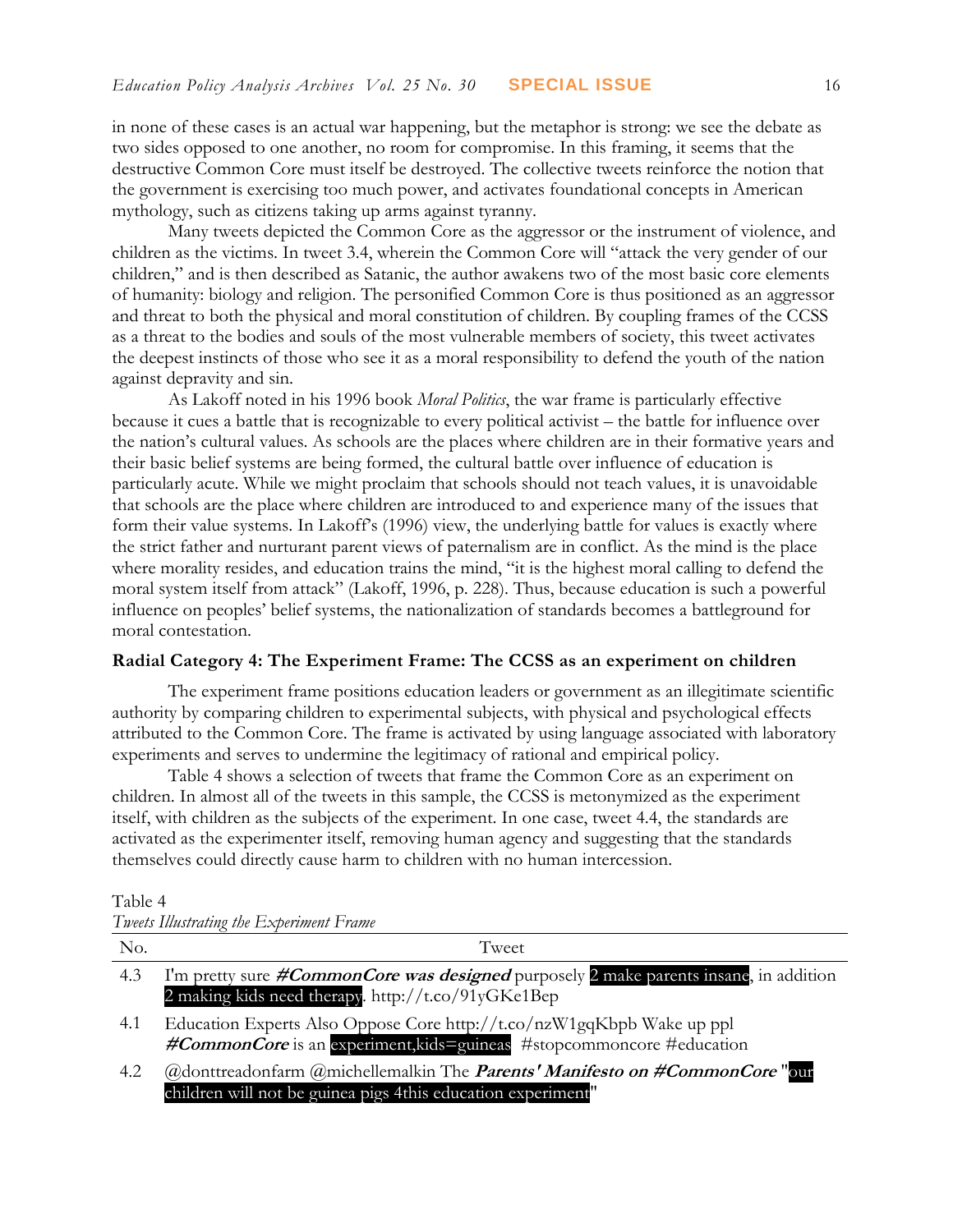- 4.4 **#CommonCore** makes kids pee, poop, puke with anxiety, say principals: http://t.co/qIeH46eNSW #edreform #childabuse #PostTraumaticStress
- 4.5 @StudentsFirstNY **#CommonCore** is mental child abuse Who ever wrote lessons should be held accountable. **#ObamaCORE**
- 4.6 Parent Alert! Principals say **#CommonCore tests** make little kids vomit, pee their pants: http://t.co/JzbKOmn6FR #StopCommonCore #tcot
- 4.7 If there's poison in your meat, do you still serve it to your kids? http://t.co/Mq4ddh3Nbz #stopcommoncore #education #CommonCore

Text in **bold/italic** indicates the actor/metonymy.

Text in reverse highlight shows the lexical indicators of the metaphor.

The metaphor of the CCSS as an ill-fated experiment is activated by vivid language of both experimentation and the negative effects of the experiment. Children are seen as the subjects of the experiment in both tweets 4.1 and 4.2, which uses the term "guinea pigs" to activate the image of children as harmless animals who are being tested upon. Moreover, the notions of scientific experiments and guinea pigs undermines the credibility of the standards – if they are based on evidence, then we would not need to test them and use children in experiments to see if they are effective. Of course, this sidesteps the fact that few, if any, large scale education policy initiatives have experimental evidence to support their widespread adoption.

The metaphor of unethical experimentation is further triggered by the effects of the experiments jarringly described in the tweets in Table 4. These include causing physical bodily harm (tweets 4.4 and 4.6) and psychological effects like making "kids need therapy" (4.3), "mental child abuse" (4.5); and the hashtags "#childabuse #PostTraumaticStress" (4.4). These terms all reify the image of the Common Core as a dangerous experiment being conducted upon children, and that children are thereby victims of maltreatment. In tweet 4.3, the connection to psychological maltreatment is not only explicit, it extends to parents, too, as it "was designed purposely 2 make parents insane." Notably, the "designer" in 4.3 is not nominalized, but the intent is clear ("purposefully") and the math problem (linked in an image to this tweet) has nothing in it that attaches it explicitly to the Common Core. Finally, in 4.7, it is simply through juxtaposition and implication that the Common Core is physically dangerous, as it is compared to tainted meat. In 4.1, the headline "Education Experts Also Oppose Core" is used to strengthen the author's argument, implying that the unnamed experimenter is not within education, yet also leaving it obscure from whom the experiment might originate.

#### **Radial Category 5: The Propaganda Frame: The CCSS as a way to brainwash children**

While many tweet authors who use #commoncore disagree with the standards, one subset of tweets takes issue with them by framing them as a mechanism for transfusing ideology into children. As shown in the tweets in Table 5, the actors are largely obscured in these examples. But we can see shades of agents, in such tweets as 5.1, where Marxist Control and a Marxist program are supposedly behind the Common Core. So too in 5.2, where Agenda 21 (the United Nations sustainable development plan, which is viewed in some conservative circles as a plot to redistribute wealth from rich to poor countries) and NWO (a conspiracy theory speculating the emergence of a totalitarian world government) are described as "entwined" with the Common Core.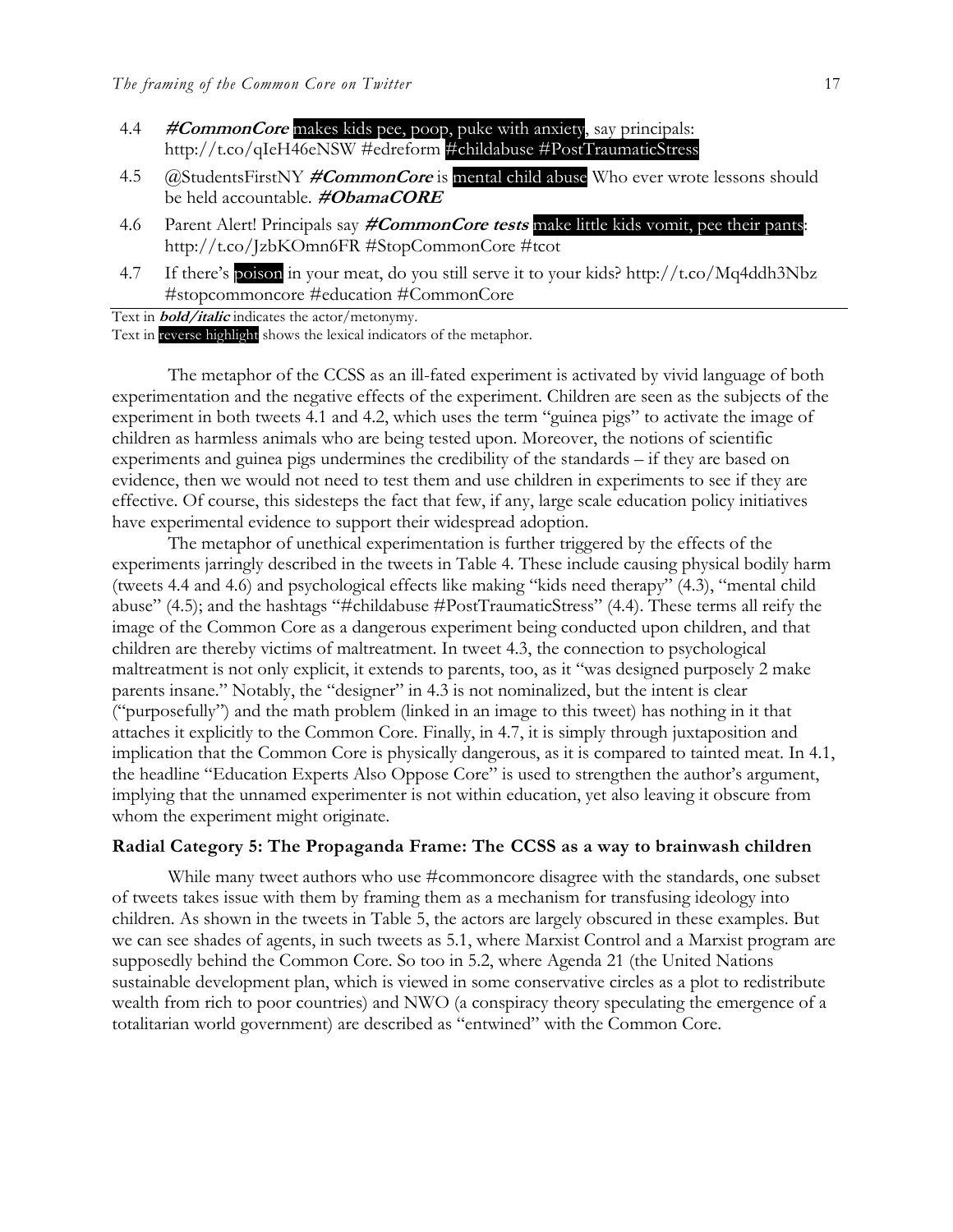Table 5

|  |  |  | Tweets Illustrating the Propaganda Frame |
|--|--|--|------------------------------------------|
|  |  |  |                                          |

| No.  | Tweet                                                                                                                                           |
|------|-------------------------------------------------------------------------------------------------------------------------------------------------|
| 5.1  | @FoxNews where's your epic exposure of Marxist Control-takeover of Our Children<br>through #CommonCore. Marxist program squashes free thought!  |
| 5.2  | 5* #COMMONCORE & #AGENDA21 ENTWINED! EDUCATION UNDER<br>#NWO FOR KIDS! TO PROGRAM THEM YOUNG! SSTOP! #CommonCore<br>programming! @TavernKeepers |
| 5.3  | Stop trying to teach OUR children your urban, socialist values, #obama. #CommonCore<br>#falseflag #publicmiseducation right $(a)$ limDeMint?    |
| 5.4  | #CommonCore: Sounds like Totalitarianism/Marxism is being taught to our Children:<br>http://t.co/1dEdfSfejA Dem Strategy: Brainwash Kids early? |
| 5.5  | #CommonCore. Marxists Seem to Have Infiltrated our Educational System and are now<br>Proceeding to Brainwash/Indoctrinate our Children. #tcot   |
| 5.6  | #commoncore and the liberal indoctrination of children! http://t.co/vN2IRrdkr0                                                                  |
| 5.7  | Porn at Buena High School in Sierra Vista: #CommonCore http://t.co/ckdctRnhLo YET<br>EVEN MORE TRASH 4 KIDS 2 READ UNDER CC #StopCommonCore     |
| 5.8  | Money should not trump our children. Do you honestly want a country full of<br>communists? That's what you'll breed with #CommonCore Wake up!   |
| 5.9  | Give me four years to teach the children and the seed I have sown will never be uprooted.-<br>Vladimir Lenin #CommonCore @GlennBeck @TheBlaze   |
| 5.10 | Dirty mouths come from dirty minds. Don't American kids need a good #Brainwashing?<br>http://t.co/VvHIZzKi8F via @Heritage #CommonCore          |

Text in **bold/italic** indicates the actor/metonymy.

Text in reverse highlight shows the lexical indicators of the metaphor.

The propaganda frame is activated with the multiple mentions of the Common Core being aligned with un-American ideologies, such as tweet 5.3 where the CCSS are teaching "urban, socialist values," tweets 5.1, 5.4, 5.5, which claim the standards are transmitting "Totalitarianism/Marxism," and tweet 5.6, which charges that use of the CCSS are resulting in "liberal indoctrination." Indeed, the word "indoctrination" appears several times, and arguably harkens back to the larger frame of the government, standing in for parent, teaching values to children. Again, the lexical choices here rely heavily on the possessive "our" children to reinforce the us/them dichotomy where the messengers are positioned as protectors.

Indoctrination and ideology are not limited just to politics, as the author of 5.7 adds pornography into the alleged moral corruption enabled by the standards. The presupposition behind "YET EVEN MORE TRASH" is that Common Core reading standards have brought new materials into classrooms that are corroding the minds of youth.

Paradoxically, in 5.8, the business and ideology frames combine as money should not trump children, but the Common Core will also breed a country full of communists, two political ideologies seemingly in opposition to one another. This tweet also activates the frame of government as family through use of the word "breed."

Tweet 5.9 only mentions the Common Core with the hashtag reference. But it ties the standards to indoctrination by quoting Lenin's famous statement about using education ("teach the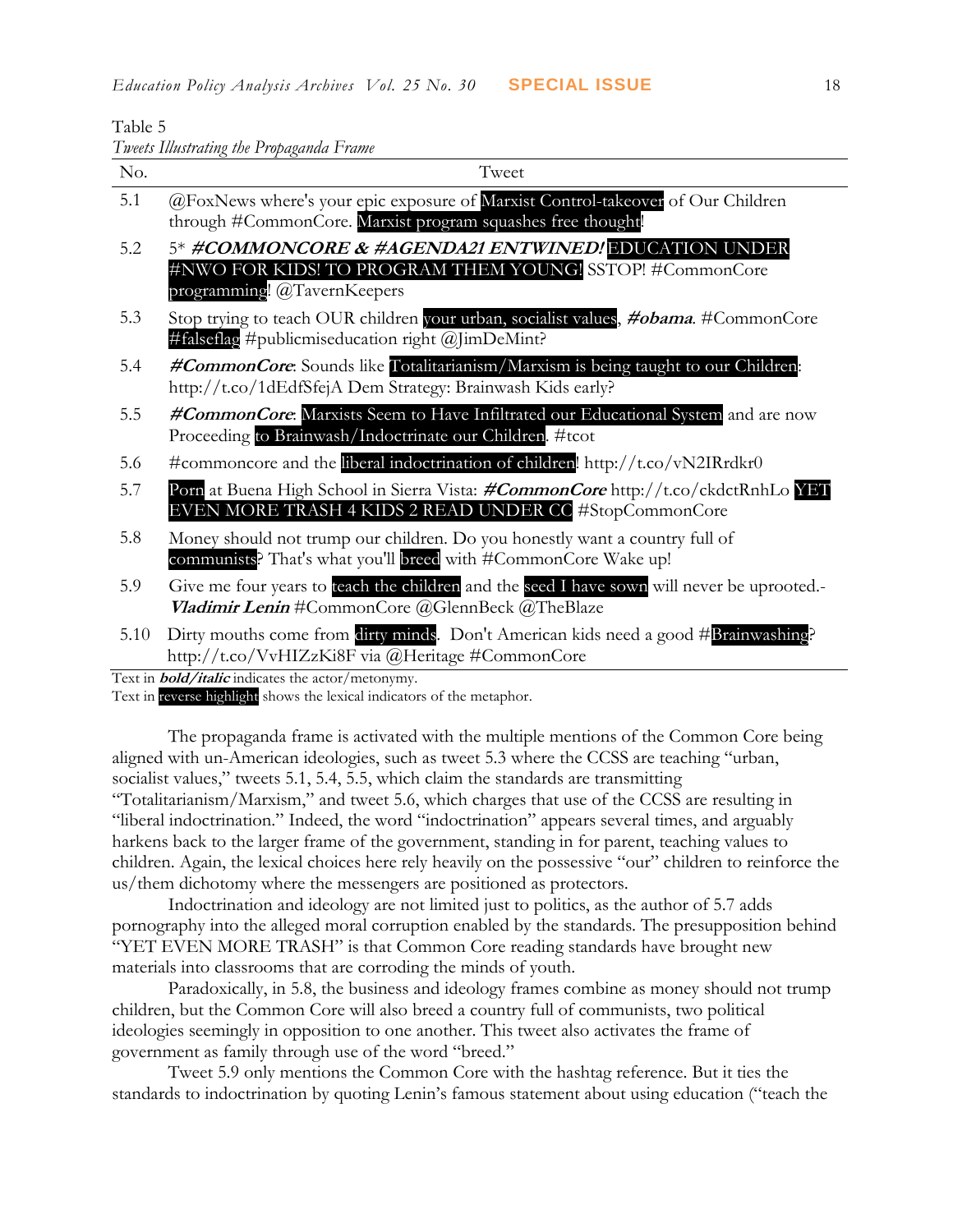children") to implant ideas ("seeds", "sown", "never uprooted") in their minds. The agricultural metaphor reinforces the power of ideas, which once introduced can never be removed. As Lenin was the founder of the system of government that is the antithesis of democracy, the tweet ties the Common Core to a value system of America's nemesis.

The ideology, experiment, and business frames all come together in the use of the words "programming" (5.2) and "brainwashing" (5.10). The idea that brains can be programmed, like computers, raises many sinister connotations related to transmission (another computer metaphor) of ideology through technology, which also connects to the thinking within the business frame about data mining and the involvement of the Gates Foundation.

## **The Semiotics of Twitter: Codes in the Tweets**

The final segment of our results section focuses on the codes that are embedded within the tweets through the use of hashtags that that allow people to search for others who use the same hashtags and in doing so connect with like-minded others. As noted by Zappavigna (2011), hashtags provide a form of "searchable talk" that allow people to affiliate with others shared outlooks. In this way, the lexical choices we make, and the semiotic codes in which we communicate, serve as a means of expressing our worldview and aligning ourselves with compatible others in a broader discourse, or, conversely, positioning ourselves in opposition to those with whom we disagree. Interestingly, the medium of Twitter, wherein hashtags can be used to filter messages, opens up an interesting question about the formation of coalitions in opposition to a piece of public policy. While the #commoncore hashtag may serve only to filter messages about the topic itself, it opens up the possibility that authors from across the ideological spectrum find themselves united in opposition, particularly through subsequent hashtags such as #stopcommoncore. And while some coalitions may form in opposition to the CCSS along close ideological lines, it is possible that other coalitions from very different ideological positions are united in this opposition, despite ideological difference, through the online space in which they coexist.

Sometimes, the transmission of meaning comes not through explicit metaphor, but through association. We found authors who implied association in what amounted to non-verbal asides or lexical juxtaposition. Other authors used links or images to convey meaning through juxtaposition of a few words or a quote with an associated image, a retweet of another author's writing, or a link to an article.

In the case of hashtags being used as verbal asides, rather than for their functionality as topic filters, we found many examples of a medium-specific form of wordplay. For example, the hashtag #obamacore, in one short neologism, encapsulates 1) that the Common Core is an initiative of Obama, 2) that the CCSS is comparable to the Affordable Care Act, often referred to derisively as Obamacare, and 3) thereby conjures up the discourse around U.S. health care policy and the role of government in another domain of public life, one arguably far more discussed than the Common Core. In another example of wordplay, the hashtag #publicmiseduation, a simple play on public education, interjects the idea that the CCSS is a means by which the project of American public education is being used to intentionally improperly educate the country's children.

Other times, a hashtag is used as shorthand to connect one idea to another. For example, the hashtag #falseflag being added to a tweet indicates the authors desire to characterize the Common Core as a covert operation, that the standards are obscuring their true intention. (A false flag, a term historically derived from ships disguising themselves by using another country's flag rather than their own, has become common in many conspiracy theories about government.) In another example of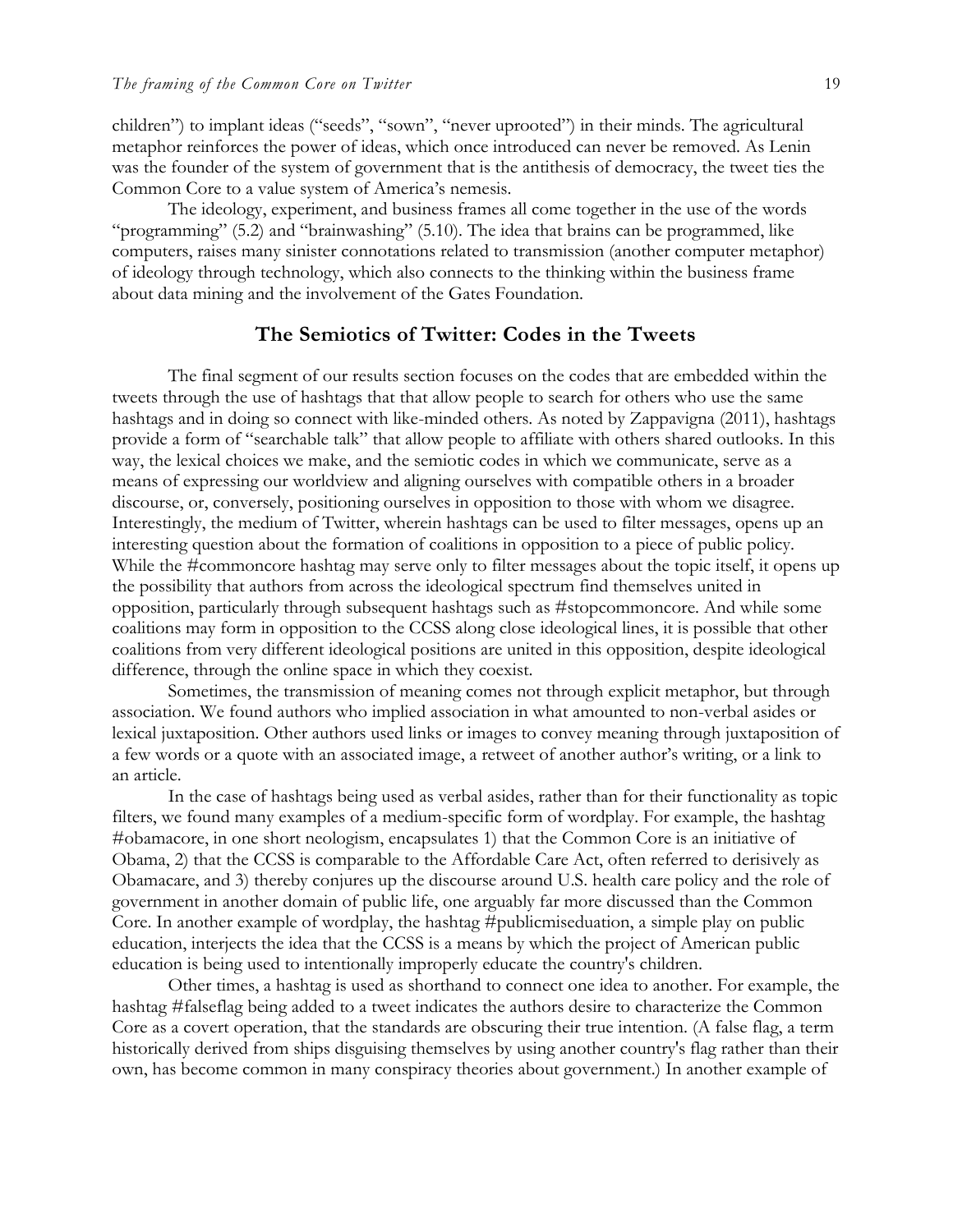hashtags as shorthand, the tag #FedEd is used to mark tweets that deride federal involvement in education.

The single unifying factor in our dataset is the use of the hashtag #commoncore. This hashtag serves as a very coarse filter for extracting tweets relating to one topic from the entirety of tweets about any number of topics. In some cases, the use of this hashtag is the only thing within a tweet that gives any indication that a tweet is about the Common Core at all.

For example, see tweet 5.10:

Give me four years to teach the children and the seed I have sown will never be uprooted.- Vladimir Lenin #CommonCore @GlennBeck @TheBlaze

In this tweet, the author attributes a quote to Vladimir Lenin, hashtags Common Core to place the tweet into the Twitter conversation on the topic, and then mentions political commentator Glenn Beck and online news outlet New American Heartland. The implication by association is that the Common Core is a tool for ideological indoctrination, and a step further, perhaps, in the context of other tweets in this stream, that Barack Obama is another Lenin.

Beyond the #commoncore hashtag, we found several other recurring hashtags being used to affiliate the author with an ideology or movement. For example, #**tcot** is a hashtag that stands for Top Conservatives on Twitter. The hashtag #WAAR stands for We Are American Refugees, and is used by people who feel that they have become outsiders in their own nation. Agenda 21 is a nonbinding, voluntarily implemented action plan of the United Nations help poor nations sustain development, and much like with #falseflag above, the insertion of #AGENDA21 indicates an author's shorthand association of the CCSS with Agenda 21.

Particularly with the #tcot hashtag, we see examples of authors affiliating themselves with a specific chain of conversation, namely of self-identifying as top conservatives. As this hashtag is not unique to the Common Core discussion, but an alternate sorting mechanism for the same content, it functions to add tweets about the CCSS into the broader discourse of conservatives on Twitter. And within the #commoncore discourse, the use of #tcot clearly demarcates the author's ideology – if, that is, the reader understands the meaning of the hashtag.

#### **Limitations**

As this research was an emergent process, possibly other frames would emerge with a reading of a different sample of tweets from the full dataset. We also noted that there were many examples in the sample of tweets that were supportive of the Common Core, they did not seem to group together within coherent frames as did the tweets that opposed the standards. Therefore, our analyses focused on the frames of those who were opposing the Common Core.

We also note some of the limitations of Twitter as an expression of discourse. The highly truncated form of the medium (140 characters, including spaces) encourages users to be both direct and dramatic. This is both a feature of Twitter and a constraint to more expansive expressions by participants. Additionally, nuances of other forms of spoken discourse that are central to forming meaning, including tone, irony, satire, and other literary techniques may be lost in both the transmission and reception of communication by this medium.

#### **Discussion**

When writing a paper about message framing, it is hard to use any word without triggering (to wit!) a metaphor that leads to a mental image that puts one in a frame of reference that directs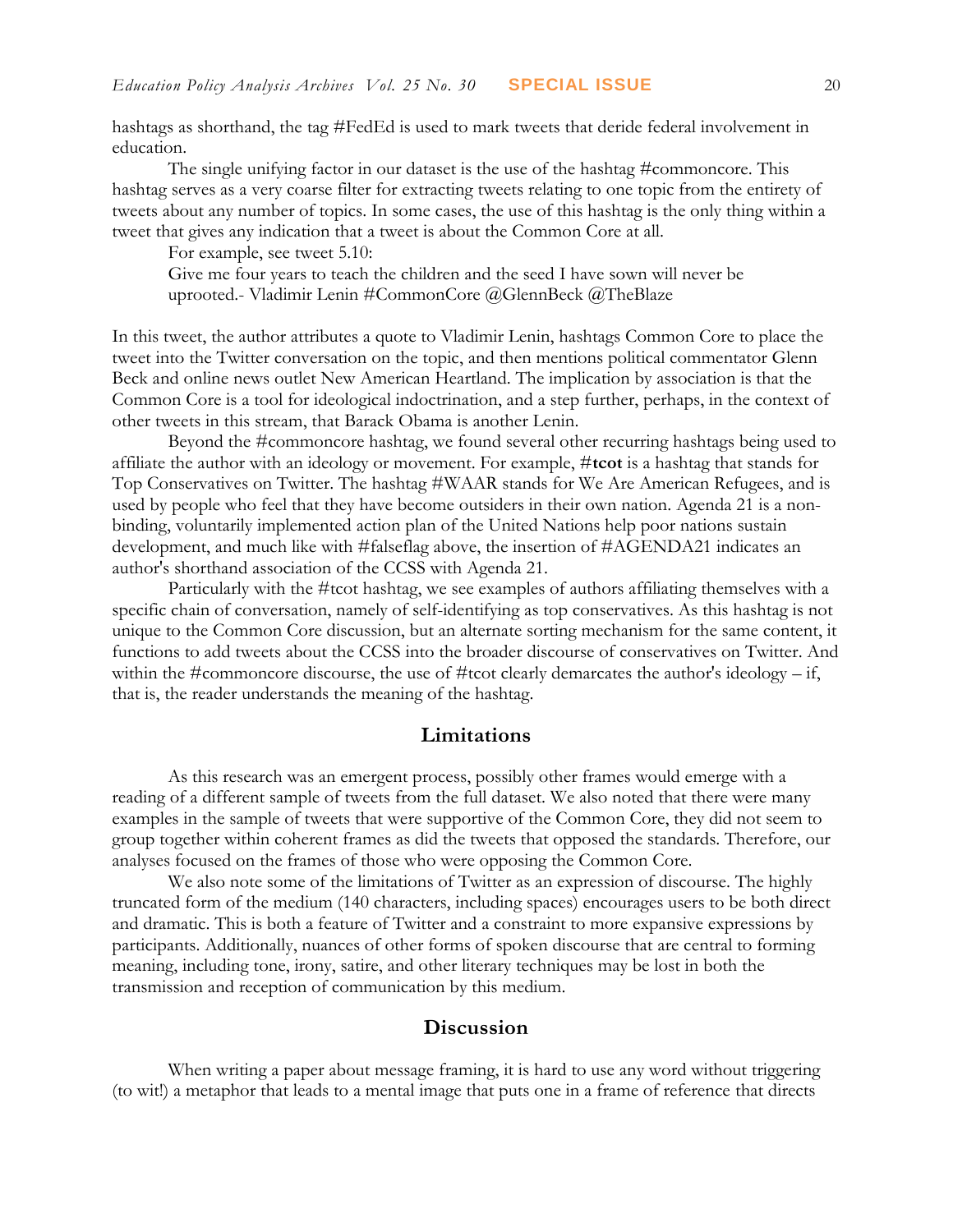the mind towards a particular conception. While the use of the word 'trigger' does notinevitably lead to images of conflict, a second word in the same context reifies the metaphor. Triggering a clash leads the mind to a very different place than triggering an idea.

There are three important points here. First, we unavoidably think in metaphors. Second, metaphors corral our frame of reference and direct our understanding to the idea the metaphor awakens. Third, and most importantly, the frame that is enacted by the metaphor activates a set of deeply held values that we hold dear and which are the pillars of our moral beliefs about the world. Most frames and metaphors in political discourse seek to tap into these value-laden conceptions so that we may find affinity with the values of the messenger.

However, value systems are complex and different ones are often intertwined. We sometimes categorize belief systems, and the groups that hold them, with convenient labels—like liberal and libertarian and conservative, or religious and progressive—but the realities of affiliations are more complicated than these labels imply, because on different issues we may form our opinions based upon different principles. This is evident in the shifting alliances that we see in American politics in every election cycle. Issues and constituencies long held by one party may shift—slowly or suddenly—to another.

To illustrate this point about the appeal to underlying value systems and the choices that these calls represent, let us review a few of the radial frames that seek to reinforce the overarching frame of the Common Core as a threat to a core value system that holds our children as a precious resource that must be protected from threat.

The business frame is a good example of this. The tweets we examined largely activate the negative impression of business exploiting education for profit. The theme of these tweets is that education is being commodified and children are being sold, or sold out, for commercial interests that are are anathema to educative interests. The particular metaphors chosen by the tweeters enact powerful images that provoke our aversion to harmful business practices. Importantly, while the tweets stimulate an anti-business frame, they could just as easily have been crafted to produce a probusiness frame by evoking themes of private enterprise, innovation, and national and international competition. So who are these tweets intended for? It is unlikely that this framing of business would appeal to libertarians, fiscal conservatives, or other free market advocates who tend to see business as a positive means of unleashing dynamism into the system. Rather, these messages are more likely to appeal to the values of more liberal opponents of the Common Core who are suspicious of the misalignments between business interests and educational goals.

By contrast the tweets that typify the government frame are designed to appeal to the value system of a very different audience than that of the business frame. The tweets of the government frame emphasize the intrusion of the federal government into education. These tweets, which sometimes use the metonymy of President Obama or Secretary of Education Arne Duncan as stand ins for government, use metaphors of government interference and privacy invasion. Some of these tweets intermingle with the ideology frame, whereby the government is the instrument of efforts to inculcate children with liberal values. These tweets appeal to those whose value system contains a deep distrust of government. They appeal to what Lakoff (1996) refers to as the 'strict father' metaphor, which emphasizes that the role of government should be limited and directed towards the preservation of conservative values.

The audience for the tweets using the government frame is very distinct from the intended audience of the business frame tweets. These tweets seem more likely to appeal to those who are wary of the government role in education, particularly the federal government. Thus these tweets are more likely to appeal to more libertarian-minded opponents of the Common Core who desire minimal government intrusion in the lives of citizens. Interestingly, people who hold the values that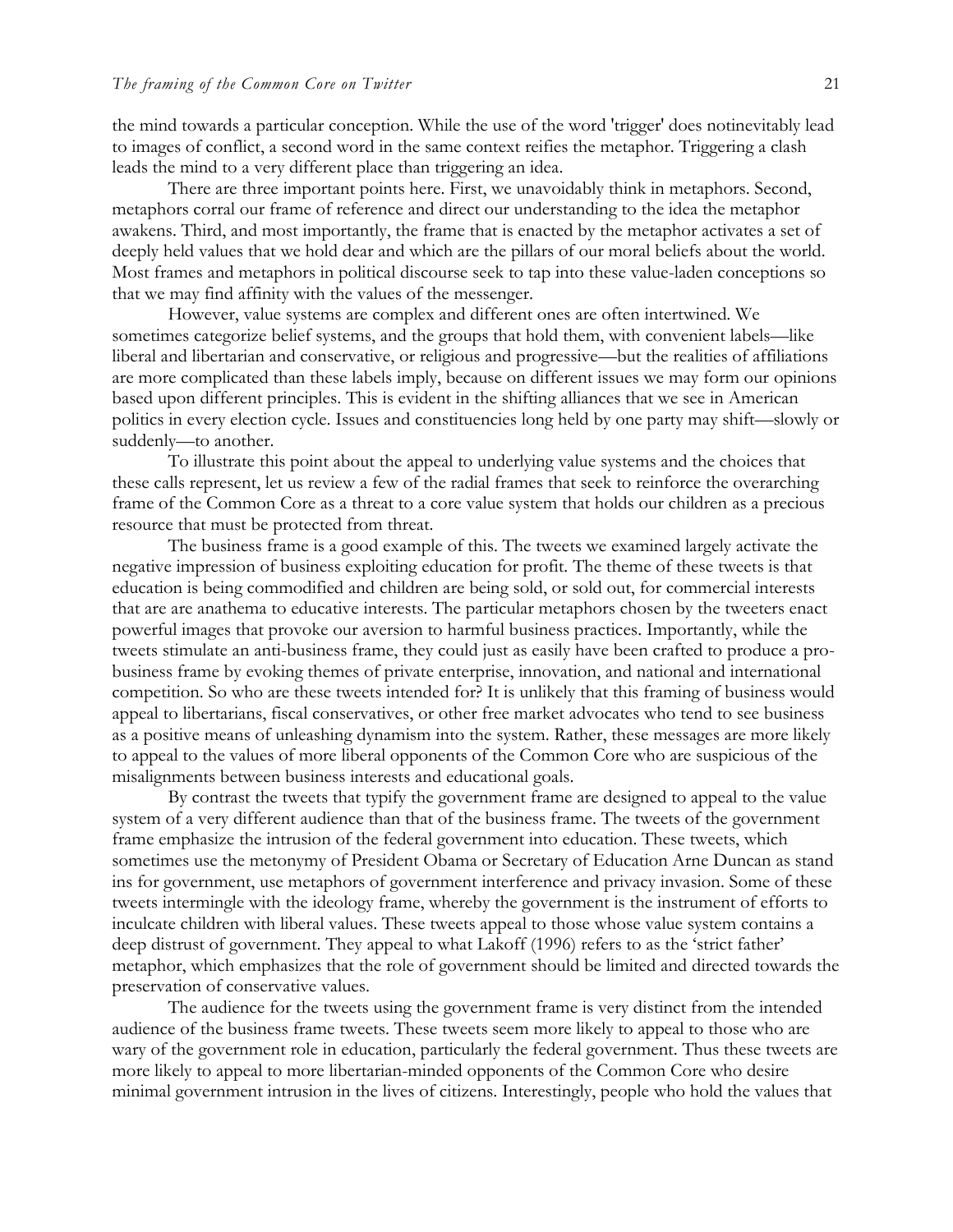the government frame would appeal to would not be impressed with the appeals evoked by the business frame as it was constituted. To appeal to values of the constituency, the business argument would need to be reframed to appeal to values of private enterprise and market advantage.

The propaganda frame appeals to a slightly different set of constituent values. While the government frame activates the defense of minimal government involvement in people's lives, the propaganda frame is intended to appeal to those who hold a particular view about what should be America's dominant social and cultural values. By evoking images of the cold war, and the US's ideological campaign against the Soviet Union, these tweets speak to social conservatives who view America as holding a distinctive cultural set of values that convey a sense of moral hierarchy in the world, where western values are seen as superior to other cultural systems, and education needs to be protected from the infiltration of these foreign value systems.

While the propaganda frame may raise notions of international ideological skirmishes, the war frame takes on the imprint of a battle for influence over the nation's cultural values on the home front. The images awakened in the war frame call to mind the struggles over who should dictate what is taught in America's schools. While standards might seem like a non-controversial set of statements of what children should know or be able to do at particular educational junctures, they cannot be separated from questions about what content should be used to teach the standards and who should make these decisions. The centralization of 50 sets of state standards into one 'common' set of standards effectively meant that the local battles for hegemony over curricular influence were combined into one national battle. From this perspective, it is not hard to see the standards as a battleground for influence over the nation's cultural values. It is precisely because education is such a powerful influence on peoples' belief systems that the nationalization of standards became ground zero for social contestation. Framing the Common Core debate as a battle for influence over social values appeals to social and religious conservatives who seek to protect traditional cultural values.

Thus, by examining the different frames and metaphors used by opponents of the Common Core, and looking closely at the metonymies, vocabulary, and textual references that made particular arguments for their opposition, we can see a different pattern starting to emerge. By tracing the values systems that each frame was designed to appeal to, we can see that each of the different radial categories appealed to different interest groups across the political spectrum. From liberals to libertarians to social and religious conservatives, at least some framing in the #commoncore tweets appealed to this diverse set of value system. By viewing the range of appeals to deeply held values of different constituency groups, it is easier to see how groups with seemingly little in common could find common cause in opposition to the Common Core.

In education, the Common Core debate is yet another skirmish in the long running battle for influence over the direction of social policy. Education is a particularly important arena because it is a central place where different conceptions of the purpose of society converge. Education embodies both the formation of children's worldviews and the passing along of cultural traditions and precepts. With these stakes, there will always be heated debates about major education reforms. The Common Core in particular activates such a debate because of its central role in directing educational ideas and resources. While the idea of academic standards may be uncontroversial, the means and ends to accomplish them cuts to the quick of the social purposes of our education system. Twitter, and its hashtag feature that allowed us to hone in on a single issue, provided a conveniently bounded arena for us to conduct this study. But sophisticated issue framing occurs in the wider political discourse as well, and what we have explicated in this study is important for policy audiences to become better attuned to how these techniques may be used more broadly to influence the political debates within which consequential policies are formulated.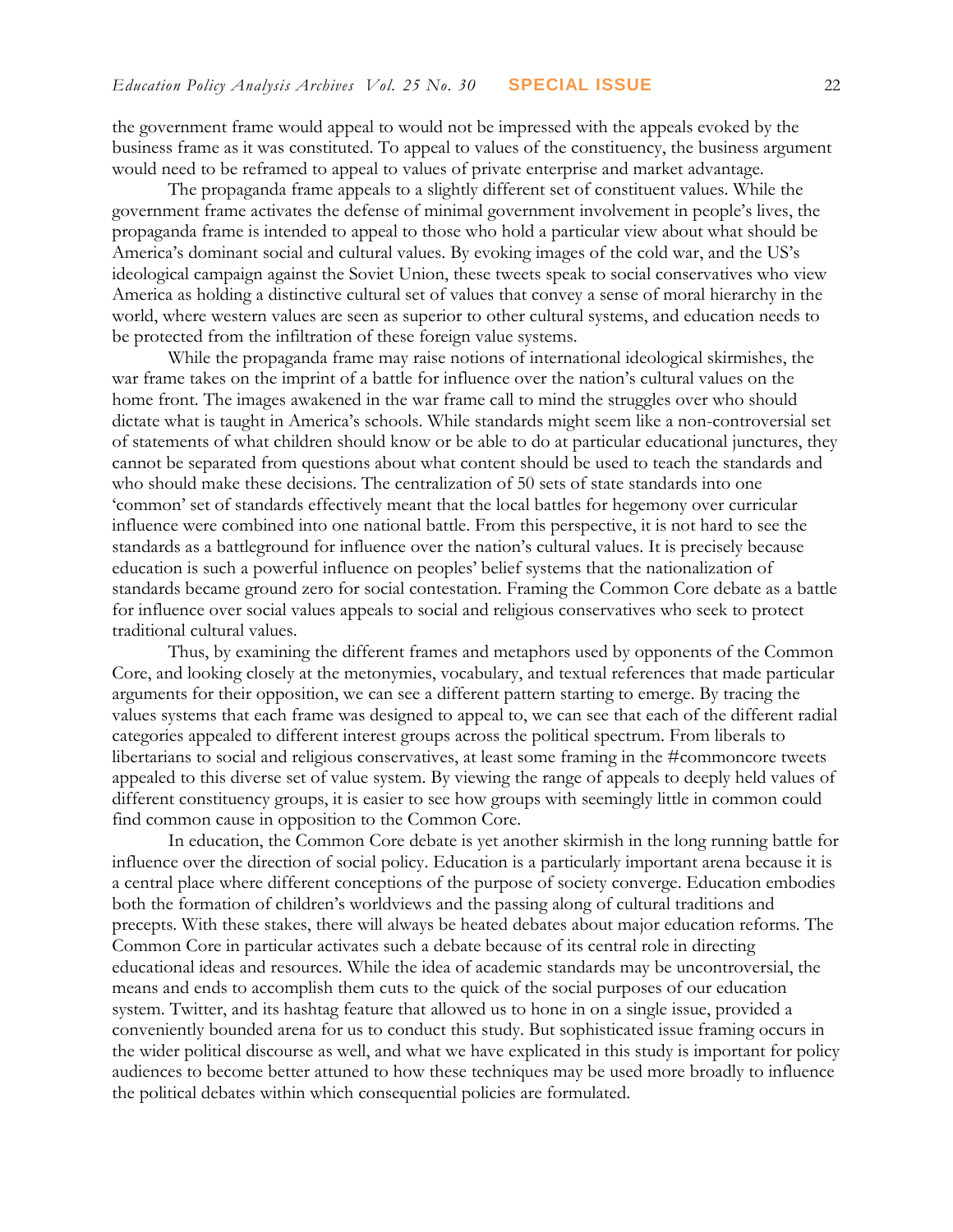## **References**

- Brewer, P. R., & Gross, K. (2005). Values, framing, and citizens' thoughts about policy issues: Effects on content and quantity. *Political Psychology*, *26*(6), 929-948. https://doi.org/10.1111/j.1467-9221.2005.00451.x
- Fairclough, N. (2000). *New Labour, New Language.* London: Routledge.
- Fairclough, N. (2003). *Analysing discourse: Textual analysis for social research*. Psychology Press.
- Fillmore, C. J. (1976). Frame semantics and the nature of language. *Annals of the New York Academy of Sciences*, *280*(1), 20-32. https://doi.org/10.1111/j.1749-6632.1976.tb25467.x
- Gamson, W. A., & Lasch, K. E. (1983). The political culture of social welfare policy. In S. E. Spiro & E. Yuchtman-Yaar (Eds.), *Evaluating the welfare state: Social and political perspectives*, 397-415. https://doi.org/10.1016/B978-0-12-657980-2.50032-2
- Gamson, W. A., & Modigliani, A. (1989). Media discourse and public opinion on nuclear power: A constructionist approach. *American Journal of Sociology*, 1-37. https://doi.org/10.1086/229213
- Gandhi, L. (2014). What Does 'Sold Down The River' Really Mean? The Answer Isn't Pretty. Retrieved July 15, 2016 from [http://www.npr.org/sections/codeswitch/2014/01/27/265421504/what-does-sold](http://www.npr.org/sections/codeswitch/2014/01/27/265421504/what-does-sold-down-the-river-really-mean-the-answer-isnt-pretty)[down-the-river-really-mean-the-answer-isnt-pretty](http://www.npr.org/sections/codeswitch/2014/01/27/265421504/what-does-sold-down-the-river-really-mean-the-answer-isnt-pretty)
- Garrison, W. A., & Modigliani, A. (1994). The changing culture of affirmative action. In P. Burstein (Ed.), *Equal employment opportunity: labor market discrimination and public policy*, (pp. 373-421). New York: de Gruyter.
- Gormley Jr, W. T. (2012). *Voices for children: Rhetoric and public policy*. Washington, DC: Brookings Institution Press.
- Gutmann, A., & Ben‐Porath, S. (1987). *Democratic education*. John Wiley & Sons, Ltd.
- Haidt, J. (2012). *The righteous mind: Why good people are divided by politics and religion*. Vintage.
- Jacoby, W. G. (2000). Issue framing and public opinion on government spending. *American Journal of Political Science*. https://doi.org/10.2307/2669279
- Jakobson, R. (1990). The speech event and the functions of language. In L. R. Waugh & M. Monville-Burston, (Eds.), *Roman Jakobson on language,* (pp. 69-79). Cambridge, MA: Harvard University Press.
- Kinder, D. R., & Sanders, L. M. (1990). Mimicking political debate with survey questions: The case of white opinion on affirmative action for blacks. *Social Cognition*, *8*(1), 73-103. https://doi.org/10.1521/soco.1990.8.1.73
- Lakoff, G. (1996). *Moral politics: How liberals and conservatives think*. Chicago: University of Chicago Press.
- Lakoff, G. (2008). *The political mind: why you can't understand 21st-century politics with an 18th-century brain*. New York: Penguin.
- Lakoff, G., & Johnson, M. (1980). *Metaphors we live by*. Chicago: University of Chicago Press.
- Layton, L. (2014). Teachers union head calls for Core 'course correction'. *Washington Post.* Retrieved July 1, 2016 from [http://www.washingtonpost.com/local/education/teachers](http://www.washingtonpost.com/local/education/teachers-union-head-calls-for-core-course-correction/2014/02/19/0f6b2222-99b8-11e3-80ac-63a8ba7f7942_story.html)[union-head-calls-for-core-course-correction/2014/02/19/0f6b2222-99b8-11e3-80ac-](http://www.washingtonpost.com/local/education/teachers-union-head-calls-for-core-course-correction/2014/02/19/0f6b2222-99b8-11e3-80ac-63a8ba7f7942_story.html)[63a8ba7f7942\\_story.html](http://www.washingtonpost.com/local/education/teachers-union-head-calls-for-core-course-correction/2014/02/19/0f6b2222-99b8-11e3-80ac-63a8ba7f7942_story.html)
- Machin, D., & Mayr, A. (2012). *How to do Critical Discourse Analysis*. Los Angeles: Sage.
- McDermott, K. A. (2012). "Interstate Governance of Standards and Testing." In P. Manna & P. McGuinn (Eds.), *Education Governance for the 21st Century*, (pp. 130-55).Washington, DC: Brookings Institution Press.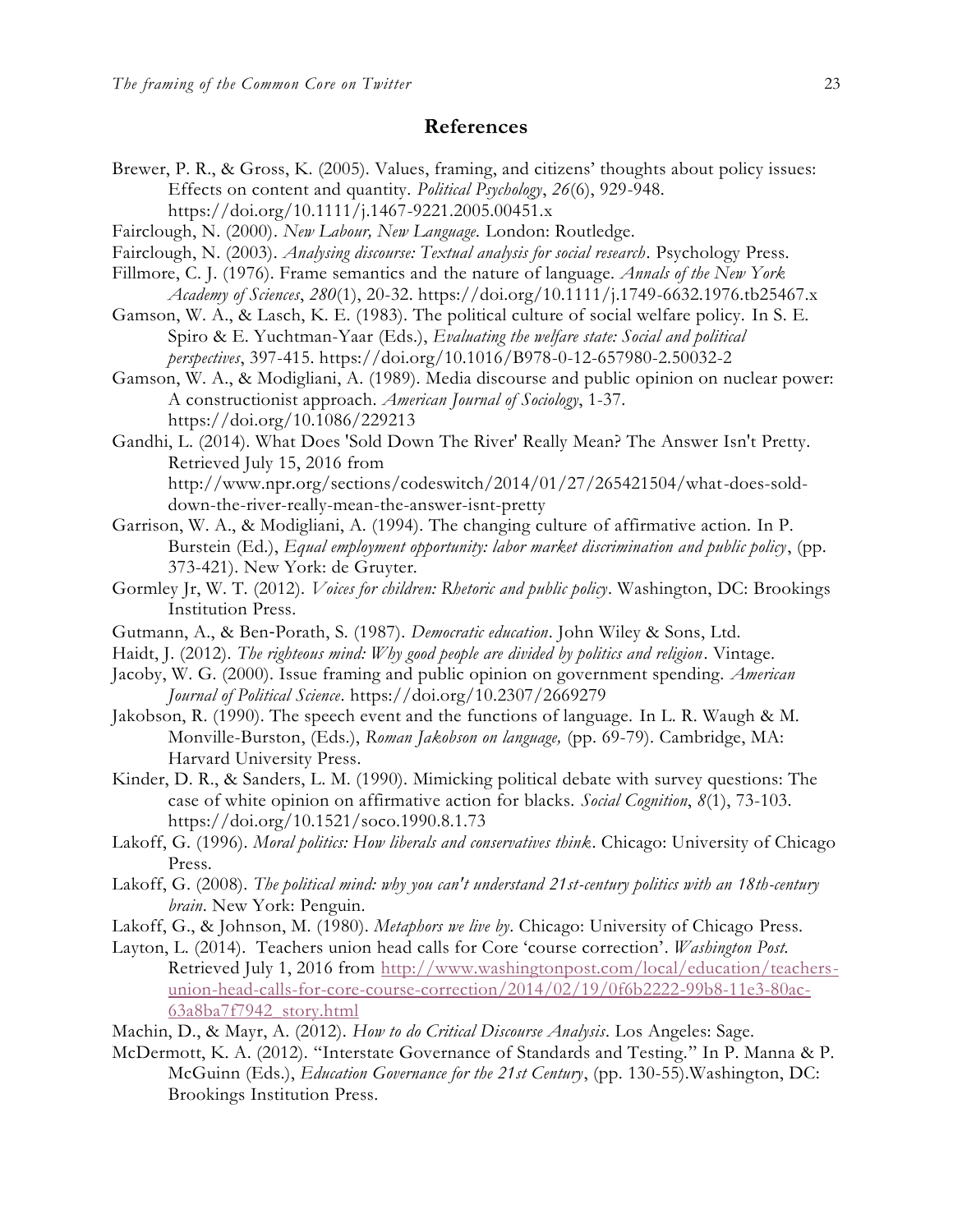- McDonnell, L. M., & Weatherford, M. S. (2013). Organized interests and the Common Core. *Educational Researcher*. https://doi.org/10.3102/0013189X13512676
- McGuinn, P., & Supovitz, J. (2016). *Parallel play in the education sandbox*. Washington, D.C.: New America.
- Miles, M. B., & Huberman, A. M. (1994). *Qualitative data analysis: An expanded sourcebook*. Thousand Oaks, CA: SAGE.
- Nelson, T. E., & Kinder, D. R. (1996). Issue frames and group-centrism in American public opinion. *The Journal of Politics*, *58*(4), 1055-1078. https://doi.org/10.2307/2960149
- Nelson, T. E., & Oxley, Z. M. (1999). Issue framing effects on belief importance and opinion. *The journal of Politics*, *61*(4), 1040-1067. <https://doi.org/10.2307/2647553>
- Nicholson, S. P., & Howard, R. M. (2003). Framing support for the Supreme Court in the aftermath of Bush v. Gore. *Journal of Politics*, *65*(3), 676-695. <https://doi.org/10.1111/1468-2508.00207>
- Olson (2014). From Oklahoma to Louisiana: Why states are dropping the Common Core http://www.foxnews.com/opinion/2014/06/21/from-oklahoma-to-louisiana-whystates-are-dropping-common-core.html
- Riker, W. H., Calvert, R. L., & Wilson, R. K. (1996). *The strategy of rhetoric: Campaigning for the American Constitution*. New Haven, CT: Yale University Press.
- Schattschneider, E. E. (1960). *The Semi-Sovereign People*. New York: Holt, Rhinehart and Winston.
- Smith, M. A., Rainie, L., Shneiderman, B., & Himelboim, I. (2014). *Mapping Twitter topic networks: From polarized crowds to community clusters.* Retrieved June 15, 2016, from [http://www.pewinternet.org/2014/02/20/mapping-twitter-topic-networks-from](http://www.pewinternet.org/2014/02/20/mapping-twitter-topic-networks-from-polarized-crowds-to-community-clusters/)[polarized-crowds-to-community-clusters/](http://www.pewinternet.org/2014/02/20/mapping-twitter-topic-networks-from-polarized-crowds-to-community-clusters/)
- Sniderman, P. M., & Theriault, S. M. (2004). The structure of political argument and the logic of issue framing. In W. E. Saris & P. M. Sniderman, (Eds.), *Studies in public opinion: Attitudes, nonattitudes, measurement error, and change*, 133-65. Princeton, NJ: Princeton University Press.
- Stein, S. J. (2004). *The culture of education policy*. New York: Teachers College Press.
- Strauss, V. (November 16, 2013). Retrieved June 17, 2016, from http://www.washingtonpost.com/blogs/answer-sheet/wp/2013/11/16/arne-duncanwhite-surburban-moms-upset-that-common-core-shows-their-kids-arent-brilliant/
- Supovitz, J., Daly, A., & Del Fresno, M. (2015). #commoncore Project. Retrieved March 1, 2017, from [http://www.hashtagcommoncore.com/part-1](http://www.hashtagcommoncore.com/)
- Supovitz, J. & McGuinn, P. (in press). Interest Group Activity in the Political Context of Common Core Implementation. *Education Policy*.
- Valenzuela, S., Park, N., & Kee, K. F. (2008). Lessons from Facebook: The effect of social network sites on college students' social capital. In *9th International Symposium on Online Journalism, Austin, TX*. Retrieved June 15, 2016, from <https://online.journalism.utexas.edu/2008/papers/Valenzuela.pdf>
- Van Dijk, T. (1993) *Discourse and Elite Racism.* London: SAGE. https://doi.org/10.4135/9781483326184
- Waugh, L. R., & Monville-Burston, M. (Eds.) (1990). *Roman Jakobson on language*. Cambridge, MA: Harvard University Press.
- Zappavigna, M. (2011). Ambient affiliation: A linguistic perspective on Twitter. *New media & society*, *13*(5), 788-806. https://doi.org/10.1177/1461444810385097
- Zappavigna, M. (2012). *Discourse of Twitter and social media: How we use language to create affiliation on the web*. London: A&C Black.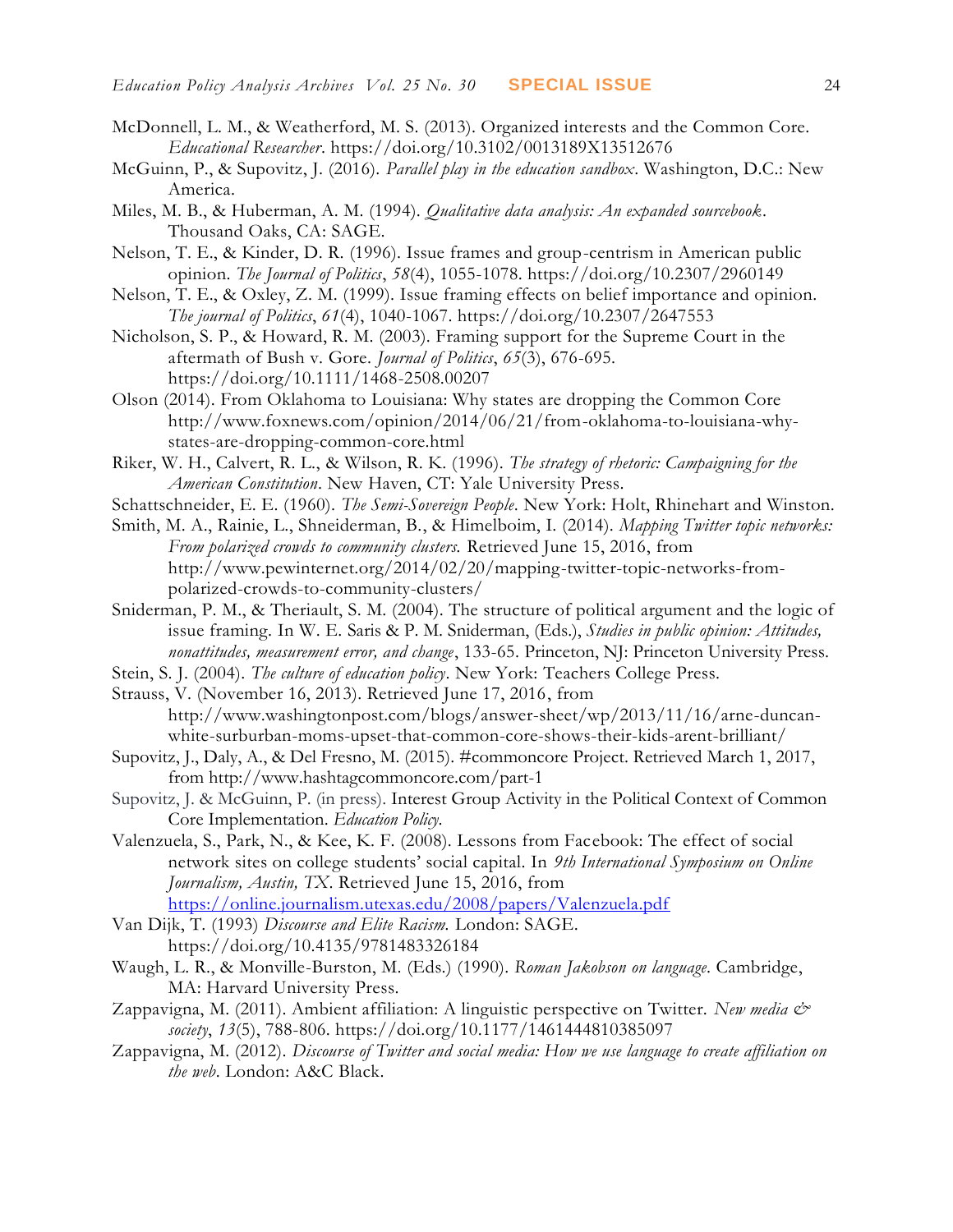Zhao, D., & Rosson, M. B. (2009). How and why people Twitter: the role that micro-blogging plays in informal communication at work. *Proceedings of the ACM 2009 international conference on Supporting group work*, 243-252. https://doi.org/10.1145/1531674.1531710

#### **About the Authors**

#### **Jonathan Supovitz**

University of Pennsylvania

## [jons@upenn.edu](mailto:jons@upenn.edu)

Jonathan Supovitz is a Professor of Education Policy and Leadership at the University of Pennsylvania's Graduate School of Education and the Co-Director of the Consortium for Policy Research in Education (CPRE). Dr. Supovitz is an accomplished mixed-method researcher and evaluator and has published findings from numerous educational studies and evaluations of state and district reform efforts. His areas of specialty include education policy, school leadership, professional development, data use, classroom formative assessment, and state and district standards and accountability systems. He is the Executive Director of the CPRE Knowledge Hub (cprehub.org), a virtual space that brings researchers, policymakers, and practitioners together to learn and collaborate on challenges in the education field.

#### **Elisabeth Reinkordt**

University of Pennsylvania

## [reine@upenn.edu](mailto:reine@upenn.edu)

Elisabeth Reinkordt is an editor, documentary filmmaker, writer, and community organizer. Her graduate research at the University of Nebraska-Lincoln investigated the relationship between mass media coverage of education and the crafting of education policy. She also studied Modern Culture & Media at Brown University. She works as a writer/editor at the University of Pennsylvania Graduate School of Education.

## **About the Guest Editors**

#### **Jessica Nina Lester**

## Indiana University

## [jnlester@indiana.edu](mailto:clochmil@indiana.edu)

Jessica Nina Lester is an Assistant Professor of Inquiry Methodology in the School of Education at Indiana University, US. She teaches research methods courses, with a particular focus on discourse analysis approaches and conversation analysis. She focuses much of her research on the study and development of qualitative methodologies and methods, and situates her substantive research at the intersection of discourse studies and disability studies.

#### **Chad R. Lochmiller**

Indiana University [clochmil@indiana.edu](mailto:clochmil@indiana.edu)

Chad R. Lochmiller is an Assistant Professor of Educational Leadership and Policy Studies in the School of Education at Indiana University and a faculty affiliate of the Center for Evaluation & Education Policy. He teaches graduate and certification courses to students in the Educational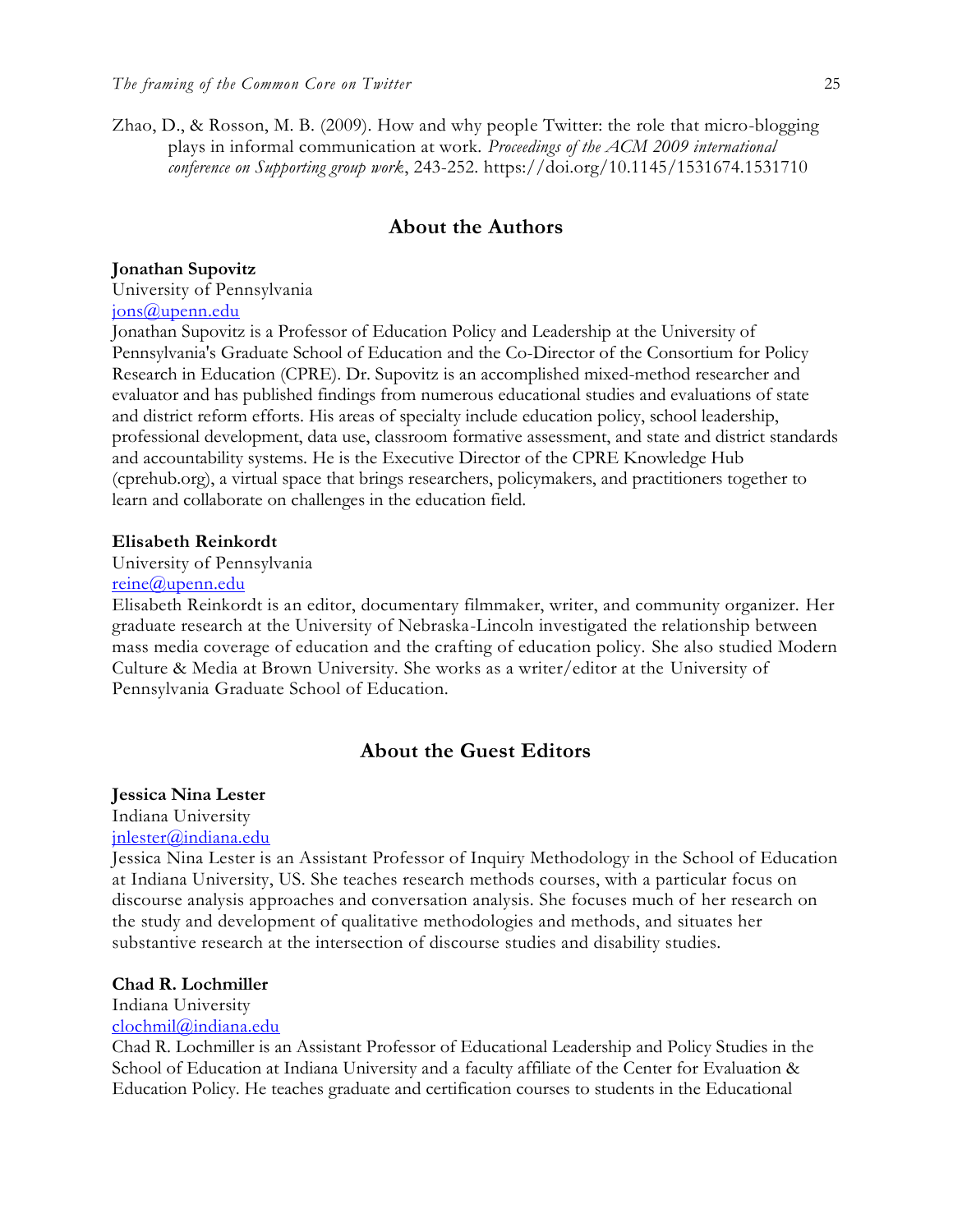Leadership Program. His research examines education policy issues broadly related to human resource management, instructional supervision, and school finance.

#### **Rachael Gabriel**

University of Connecticut

[rachael.gabriel@uconn.edu](mailto:rachael.gabriel@uconn.edu)

Rachael Gabriel is an Assistant Professor of Literacy Education at the University of Connecticut, and is an associate of the Center for Education Policy Analysis (CEPA), and the Center on Postsecondary Education and Disability (CPED). Her research interests include: teacher preparation, development and evaluation, as well as literacy instruction, interventions, and related policies. Rachael's current projects investigate supports for adolescent literacy, disciplinary literacy, state policies related to reading instruction and tools for teacher evaluation.

## **SPECIAL ISSUE CONTEMPORARY APPROACHES TO THE STUDY OF EDUCATION POLICY & DISCOURSE**

# education policy analysis archives

Volume 25 Number 30 March 27, 2017 ISSN 1068-2341

## (၀)

**SOME RIGHTS RESERVED** Readers are free to copy, display, and distribute this article, as long as the work is attributed to the author(s) and **Education Policy Analysis Archives,** it is distributed for noncommercial purposes only, and no alteration or transformation is made in the work. More details of this Creative Commons license are available at

http://creativecommons.org/licenses/by-nc-sa/3.0/. All other uses must be approved by the author(s) or **EPAA**. **EPAA** is published by the Mary Lou Fulton Institute and Graduate School of Education at Arizona State University Articles are indexed in CIRC (Clasificación Integrada de Revistas Científicas, Spain), DIALNET (Spain), [Directory of Open Access Journals,](http://www.doaj.org/) EBSCO Education Research Complete, ERIC, Education Full Text (H.W. Wilson), QUALIS A2 (Brazil), SCImago Journal Rank; SCOPUS, SOCOLAR (China).

Please contribute commentaries at http://epaa.info/wordpress/ and send errata notes to Audrey Amrein-Beardsley at [Audrey.beardsley@asu.edu](mailto:Audrey.beardsley@asu.edu)

**Join EPAA's Facebook community** at<https://www.facebook.com/EPAAAAPE> and **Twitter feed** @epaa\_aape.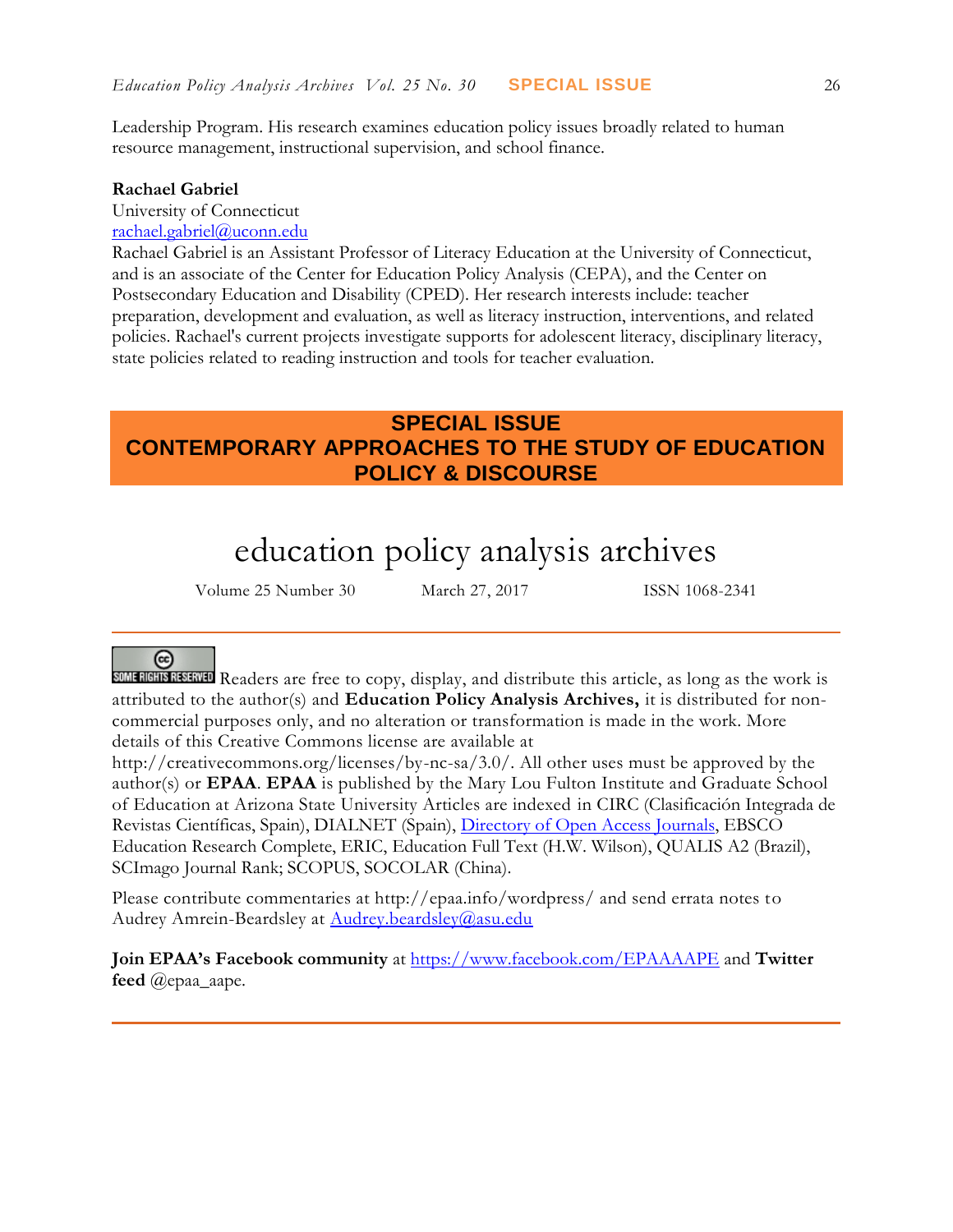## education policy analysis archives editorial board

#### Lead Editor: **Audrey Amrein-Beardsley** (Arizona State University) Consulting Editor: **Gustavo E. Fischman** (Arizona State University) Associate Editors: **David Carlson**, **Margarita Jimenez-Silva, Eugene Judson**, **Mirka Koro-Ljungberg, Scott Marley, Jeanne M. Powers, Iveta Silova, Maria Teresa Tatto** (Arizona State University)

**Cristina Alfaro** San Diego State University

**Gary Anderson** New York University

**Michael W. Apple** University of Wisconsin, Madison **Jeff Bale** OISE, University of Toronto, Canada

**David C. Berliner** Arizona State University

**Casey Cobb** University of **Connecticut** 

**Arnold Danzig** San Jose State University

**Linda Darling-Hammond**  Stanford University

**Elizabeth H. DeBray** University of Georgia

**Chad d'Entremont** Rennie Center for Education Research & Policy

**John Diamond** University of Wisconsin, Madison

**Matthew Di Carlo** Albert Shanker Institute

**Michael J. Dumas** University of California, Berkeley

**Kathy Escamilla** University of Colorado, Boulder

**Melissa Lynn Freeman** Adams State College

**Rachael Gabriel** University of Connecticut

**Amy Garrett Dikkers** University of North Carolina, Wilmington

**Gene V Glass** Arizona State University

**Ronald Glass** University of California, Santa Cruz

**Jacob P. K. Gross** University of Louisville

**Julian Vasquez Heilig** California State University, Sacramento **Aaron Bevanot** SUNY Albany **Kimberly Kappler Hewitt** University of North Carolina Greensboro

**Aimee Howley** Ohio University **Noah Sobe** Loyola University

**Henry Braun** Boston College **Steve Klees** University of Maryland **Nelly P. Stromquist** University of

**Jaekyung Lee S**UNY Buffalo

**Jessica Nina Lester** Indiana University

**Amanda E. Lewis** University of Illinois, Chicago

**Chad R. Lochmiller** Indiana University

**Christopher Lubienski** University of Illinois, Urbana-Champaign

**Sarah Lubienski** University of Illinois, Urbana-Champaign

**William J. Mathis** University of Colorado, Boulder

**Michele S. Moses** University of Colorado, Boulder

**Julianne Moss** Deakin University, Australia

**Sharon Nichols** University of Texas, San Antonio

**Eric Parsons** University of Missouri-Columbia

**Susan L. Robertson** Bristol University, UK

**Gloria M. Rodriguez** University of California, Davis **R. Anthony Rolle** University of Houston

**A. G. Rud** Washington State University

**Eric M. Haas** WestEd **Patricia Sánchez** University of University of Texas, San Antonio **Janelle Scott** University of California, Berkeley

**Jack Schneider** College of the Holy Cross

Maryland

**Benjamin Superfine** University of Illinois, Chicago

**Adai Tefera** Virginia Commonwealth University

**Tina Trujillo** University of California, Berkeley

**Federico R. Waitoller** University of Illinois, Chicago

**Larisa Warhol** University of Connecticut

**John Weathers** University of Colorado, Colorado Springs

**Kevin Welner** University of Colorado, Boulder

**Terrence G. Wiley** Center for Applied Linguistics

**John Willinsky**  Stanford University

**Jennifer R. Wolgemuth** University of South Florida

**Kyo Yamashiro** Claremont Graduate University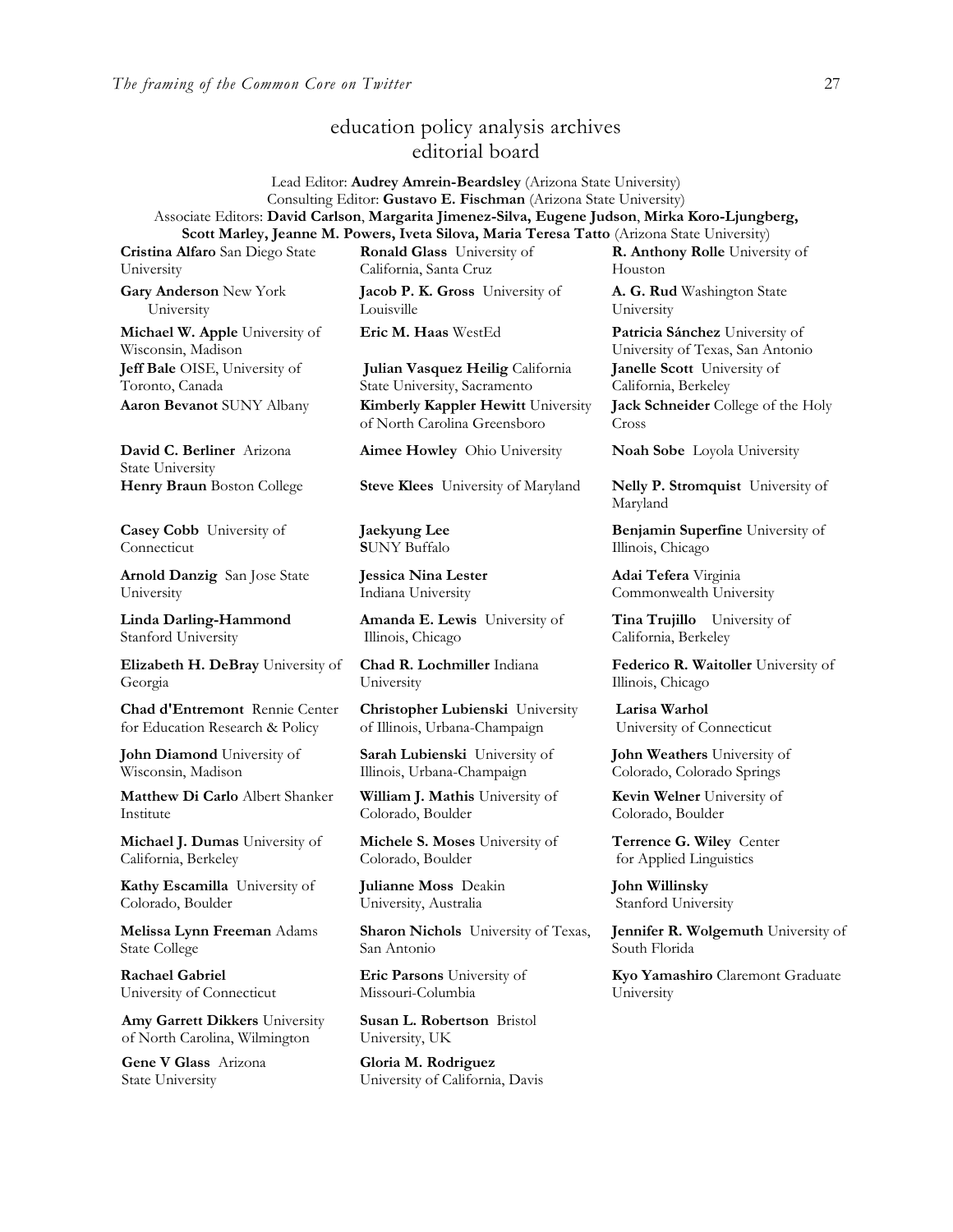## archivos analíticos de políticas educativas consejo editorial

Editor Consultor: **Gustavo E. Fischman** (Arizona State University) Editores Asociados: **Armando Alcántara Santuario** (Universidad Nacional Autónoma de México), **Jason Beech**, (Universidad de San Andrés), **Angelica Buendia**, (Metropolitan Autonomous University), **Ezequiel Gomez Caride**, (Pontificia Universidad Católica Argentina), **Antonio Luzon**, (Universidad de Granada), **José Luis Ramírez,** Universidad de Sonora)

**Claudio Almonacid** Universidad Metropolitana de Ciencias de la Educación, Chile **Miguel Ángel Arias Ortega**  Universidad Autónoma de la Ciudad de México **Xavier Besalú Costa**  Universitat de Girona, España

**[Xavier Bonal](javascript:openRTWindow() Sarro** Universidad Autónoma de Barcelona, España

**[Antonio Bolívar](javascript:openRTWindow() Boitia** Universidad de Granada, España

**[José Joaquín Brunner](javascript:openRTWindow()** Universidad Diego Portales, Chile

#### **[Damián Canales Sánchez](javascript:openRTWindow()** Instituto Nacional para la Evaluación de la Educación,

México

## **Gabriela de la Cruz Flores**

Universidad Nacional Autónoma de México

#### **[Marco Antonio Delgado Fuentes](javascript:openRTWindow()** Universidad Iberoamericana, México **[Inés Dussel](javascript:openRTWindow()**, DIE-CINVESTAV, México

**[Pedro Flores Crespo](javascript:openRTWindow()** Universidad Iberoamericana, México

#### **Ana María García de Fanelli**  Centro de Estudios de Estado y Sociedad (CEDES) CONICET, Argentina

**Juan Carlos González Faraco**  Universidad de Huelva, España

**María Clemente Linuesa**  Universidad de Salamanca, España

**Jaume Martínez Bonafé** Universitat de València, España

**Alejandro Márquez Jiménez**  Instituto de Investigaciones sobre la Universidad y la Educación, UNAM, México **María Guadalupe Olivier Tellez**, Universidad Pedagógica Nacional, México **[Miguel Pereyra](javascript:openRTWindow()** Universidad de Granada, España

**[Mónica Pini](javascript:openRTWindow()** Universidad Nacional de San Martín, Argentina

**Omar Orlando Pulido Chaves** Instituto para la Investigación Educativa y el Desarrollo Pedagógico (IDEP)

**[José Luis Ramírez](javascript:openRTWindow() Romero** Universidad Autónoma de Sonora, México

**[Paula Razquin](javascript:openRTWindow()** Universidad de San Andrés, Argentina

**José Ignacio Rivas Flores** Universidad de Málaga, España **[Miriam Rodríguez Vargas](javascript:openRTWindow()** Universidad Autónoma de Tamaulipas, México **José Gregorio Rodríguez**  Universidad Nacional de Colombia, Colombia **[Mario Rueda Beltrán](javascript:openRTWindow()** Instituto de Investigaciones sobre la Universidad

y la Educación, UNAM, México **José Luis San Fabián Maroto**  Universidad de Oviedo, España

**[Jurjo Torres Santomé](javascript:openRTWindow()**, Universidad de la Coruña, España

**[Yengny Marisol Silva Laya](javascript:openRTWindow()** Universidad Iberoamericana, México **Juan Carlos Tedesco** Universidad Nacional de San Martín, Argentina

**Ernesto Treviño Ronzón** Universidad Veracruzana, México

**[Ernesto Treviño](javascript:openRTWindow() Villarreal** Universidad Diego Portales Santiago, Chile **[Antoni Verger Planells](javascript:openRTWindow()** Universidad Autónoma de Barcelona, España **[Catalina Wainerman](javascript:openRTWindow()** Universidad de San Andrés, Argentina **Juan Carlos Yáñez Velazco** Universidad de Colima, México